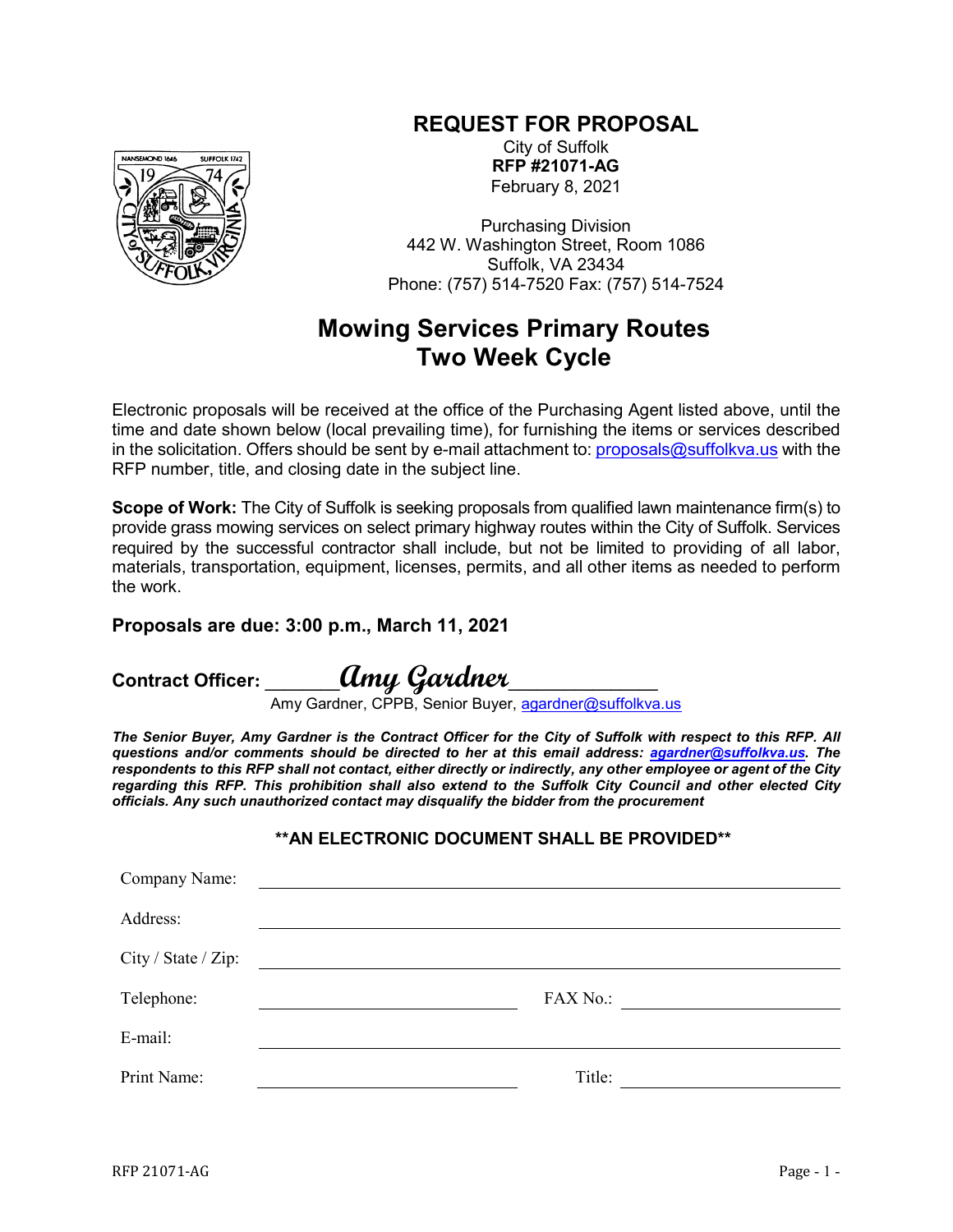In compliance with this Request for Proposal (RFP), and subject to all the conditions thereof, the signatory offers, if this bid is accepted within ninety (90) calendar days from the date of the opening, to furnish any or all of the items and/or services upon which prices are quoted, at the price set opposite each item, to be delivered at the time and place specified herein. The above signature certifies the bidder has read, understands, and agrees to all terms, conditions, and requirements of this bid, and is authorized to contract on behalf of firm named above.

## **SOLICITATION DOCUMENTS**

Additional Request for Proposal documents are available on the Purchasing website: <http://apps.suffolkva.us/bids/> or on the Commonwealth's bid board (eVA), or at Demandstar.com. An e-mail request for the complete RFP form may be sent to the Contract Officer listed on the front page.

Offers may be sent to [proposals@suffolkva.us.](mailto:proposals@suffolkva.us) Electronic copies (CD or thumb drive) may be delivered to the Purchasing Office, 442 W. Washington Street, Room 1086, Suffolk, Virginia, 23434 prior to the closure date shown, if desired. Documents should be saved as a .pdf document and should conserve disk space to allow transfers of data. **Do not send Zip files. Zip files cannot be accepted.**

Questions concerning this project must be in writing (email is preferred) and addressed to the Contract Officer listed on the front page of this solicitation, and, should be received no later than five (5) business days preceding the date that the proposals are to be received. E-mail is the preferred method and will get a more timely response.

IF YOU NEED ANY REASONABLE ACCOMMODATION FOR ANY TYPE OF DISABILITY IN ORDER TO PARTICIPATE IN THIS PROCUREMENT, PLEASE CONTACT THIS DIVISION AS SOON AS POSSIBLE.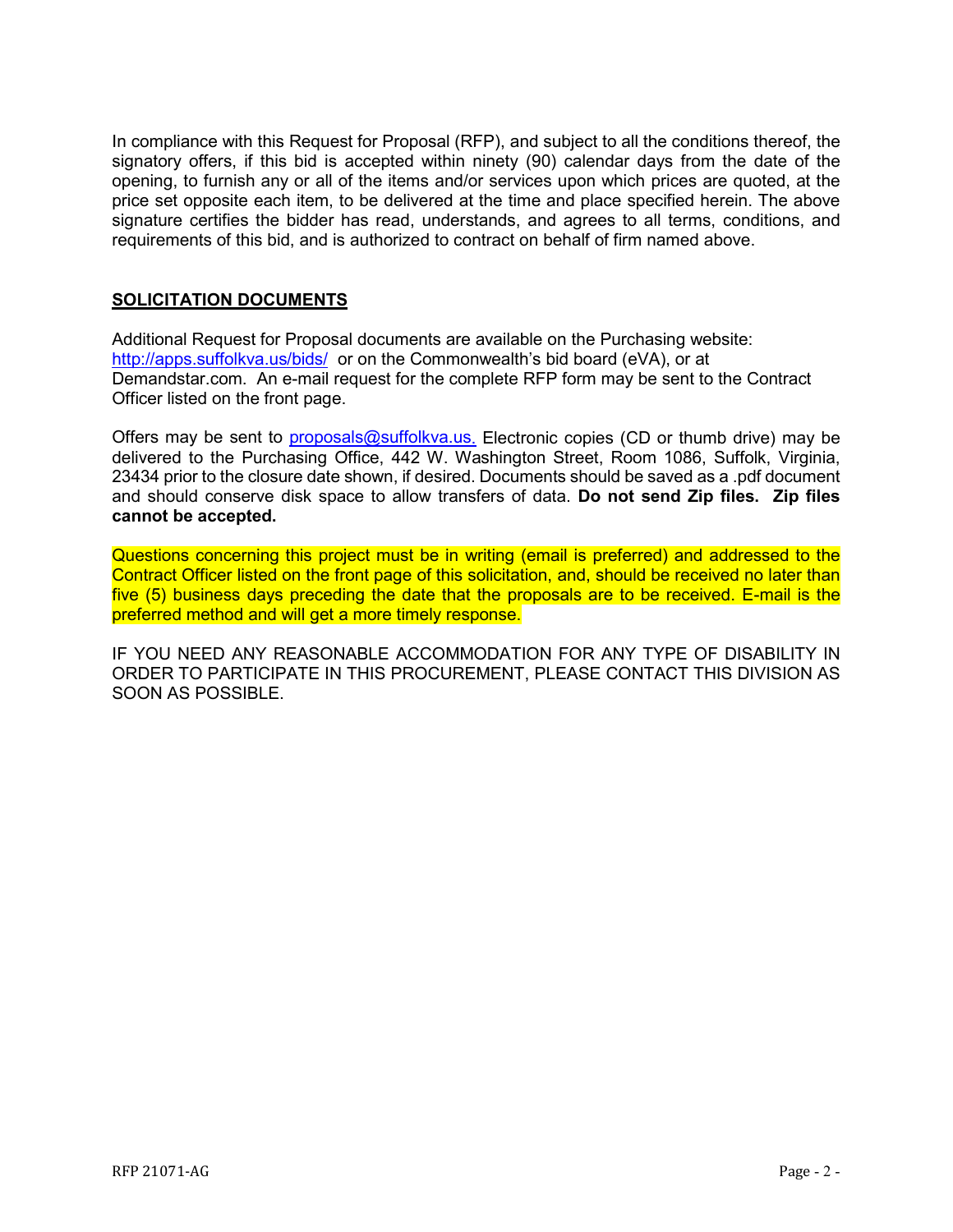# **REQUEST FOR PROPOSAL**

## **Mowing Services Primary Routes Two Week Cycle**

## **Table of Contents**

## **SECTION/TITLE**

| 1.0 |                                                                     |  |
|-----|---------------------------------------------------------------------|--|
| 3.0 |                                                                     |  |
| 4.0 |                                                                     |  |
| 5.0 |                                                                     |  |
| 6.0 |                                                                     |  |
| 8.0 |                                                                     |  |
| 9.0 |                                                                     |  |
|     |                                                                     |  |
|     | PROPRIETARY/CONFIDENTIAL INFORMATION IDENTIFICATION 31 -            |  |
|     |                                                                     |  |
|     | ANTICOLLUSION/NONDISCRIMINATION/DRUG FREE WORKPLACE CLAUSES  - 33 - |  |
|     |                                                                     |  |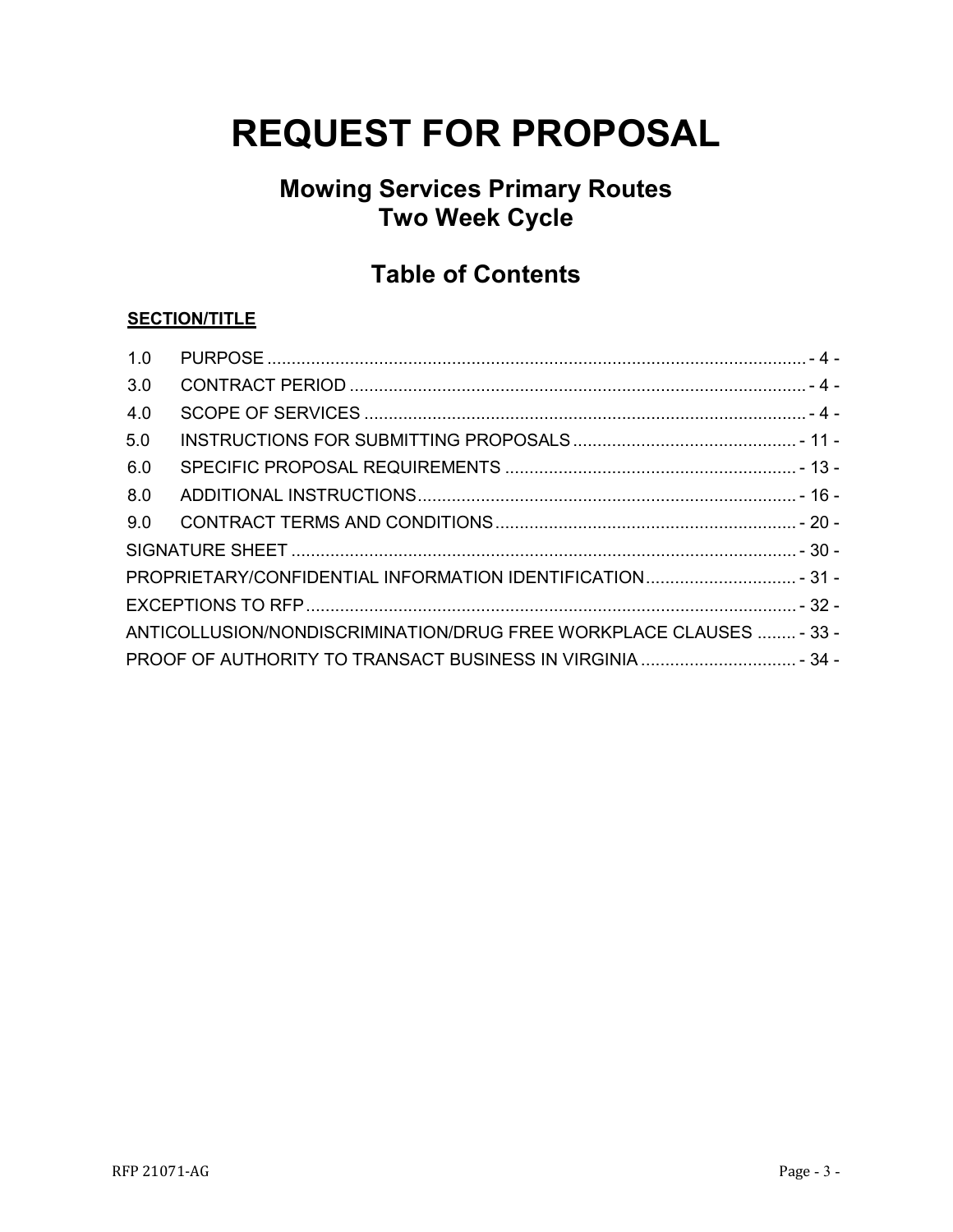## <span id="page-3-0"></span>**1.0 PURPOSE**

The City of Suffolk is seeking proposals from qualified lawn maintenance firm(s) to provide grass mowing services on select primary highway routes within the City of Suffolk. Services required by the successful contractor shall include, but not be limited to providing of all labor, materials, transportation, equipment, licenses, permits, and all other items as needed to perform the work.

## **2.0 COMPETITION INTENDED**

It is the City's intent that this Request for Proposal (RFP) permits competition. It shall be the offeror's responsibility to advise the Purchasing Agent in writing if any language requirement, specification, etc., or any combination thereof, inadvertently restricts or limits the requirements stated in this RFP to a single source. Such notification must be received by the Purchasing Agent not later than five (5) days prior to the date set for bids to close.

## <span id="page-3-1"></span>**3.0 CONTRACT PERIOD**

Any resulting contract or contracts shall become effective upon executed contract and shall be effective through October 31, 2022. The City reserves the right to renew the contract for two (2) additional one-year periods, terminating October 31, 2024. The right is further reserved by the City to not renew the resulting contract at the expiration of any annual anniversary date by furnishing the Contractor with a thirty (30) day written notice.

A formal written contract with specifications will be entered into between parties. The proposal submittal shall substantially constitute the contract between the City and the Contractor. Formal written contracts will be drawn by the City, and all contract provisions that have not been stated herein will be drafted and included as necessary.

## <span id="page-3-2"></span>**4.0 SCOPE OF SERVICES**

## **DEFINITIONS**

Mowing – tractor and non-tractor mechanical cutting of herbaceous and woody vegetation less than 2 inches in diameter, as measured at base

Mowing Cycle – one complete mowing of a designated area(s) according to City of Suffolk standards.

Litter – man made items (bottles, paper, etc.) that can be collected by bagging and carried by hand.

#### Day – calendar day

Debris – items that cannot be collected by bagging and may need additional assistance to remove.

#### GENERAL SPECIFICATIONS

Properties to be mowed are listed in Attachment A. The city requests non-binding estimates for the routes listed.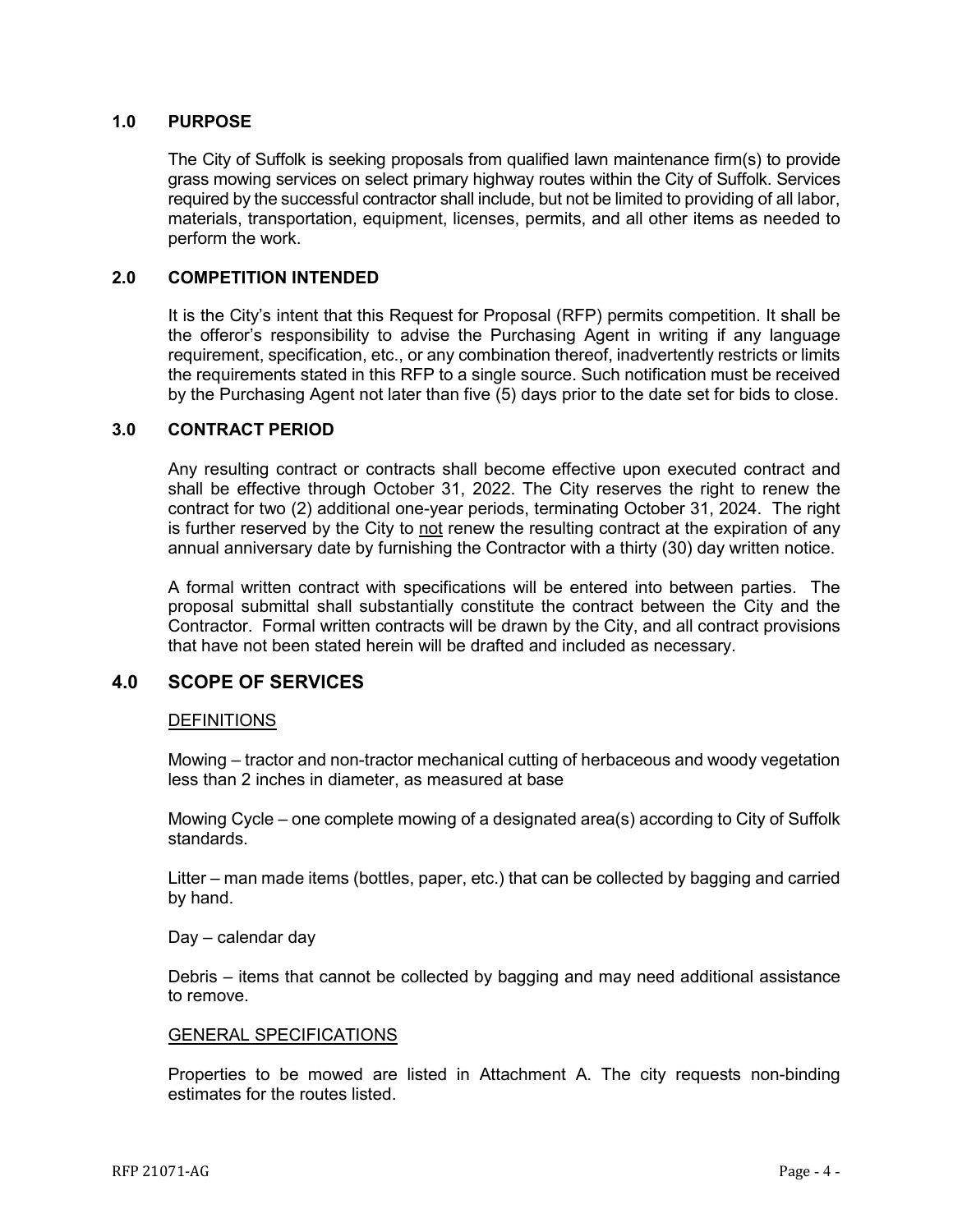Attachment B contains a map of the mowing routes.

All mowing shall be accomplished between the hours of 6:00 a.m. and 6:00 p.m., Monday thru Sunday. EXCEPTION: There will be no mowing or work on the following recognized holidays. All work shall cease at 12:00 pm (noon) the day preceding the holiday and will not resume until 12:00 PM the day following the holidays. Recognized Holidays are as follows: Memorial Day, Independence Day, Labor Day, Thanksgiving, and Christmas Day.

The Assistant Director of Public Works, or their designee, will give the contractor a minimum notice of five (5) working days prior to commencing mowing of each cycle.

Contractor shall be responsible for all damage done to City property by mowing operations. Damage determination is at the sole source of City staff and shall include scalped areas, tractor track damages, signs, guardrails and other properties hit by mowers to include dents and bent post. Replacement cost shall be determined by the City and deducted from payment for the mowing cycle.

## TRAFFIC CONTROL

All signage and traffic control devices shall be in place prior to commencement of work. All signage and traffic control devices shall be in accord with Virginia Department of Transportation (VDOT) Work Area Protection Manual Standard and Specifications 2011 or latest edition. If a Right of Way Permit is required, it shall be paid by the Contractor. The Contractor must furnish a copy of the Right-of-Way permit to the Assistant Director of Public Works, or designee, prior to commencing work. A copy shall also be kept with all vehicles during the performance of the contract. All cost for permits and traffic control, inclusive of equipment and signage, shall be the contractor's responsibility. Any changes in Federal, State or Local codes requiring additional traffic control shall be the contractor's responsibility and at no additional cost to the City. All materials/equipment utilized shall be approved by the City and must be in serviceable condition as determined by City staff at all times. Failure to comply, will result in placement of a stop work order until discrepancies are corrected. The City reserves the right to require the contractor to utilize additional temporary traffic control devices for all mowing areas. Refer to Attachment A for temporary control requirements.

## TRASH REMOVAL

Prior to mowing, all litter, inclusive of tree limbs, glass and debris shall be collected and removed for pickup. Litter shall be placed in clear trash bags with a minimum of 2.0 mil thickness and placed in locations designated by the City. The City shall designate a minimum of two drop off locations for trash for each mowing route. The City will be responsible for pickup and disposal of the bags. **Liquidated damages of \$100.00 fee will be assessed for each incident of cutting through litter.**

## MOWING

This work shall consist of mowing vegetation and litter/debris removal within the Right of Way including all ramps, medians, and gore areas on routes specified. Mowing shall be performed in accordance with current City of Suffolk mowing practices. Vegetation will be mowed to exhibit a uniform appearance and height, without skips or uncut areas. Contractors shall utilize all efforts, equipment and resources necessary to achieve the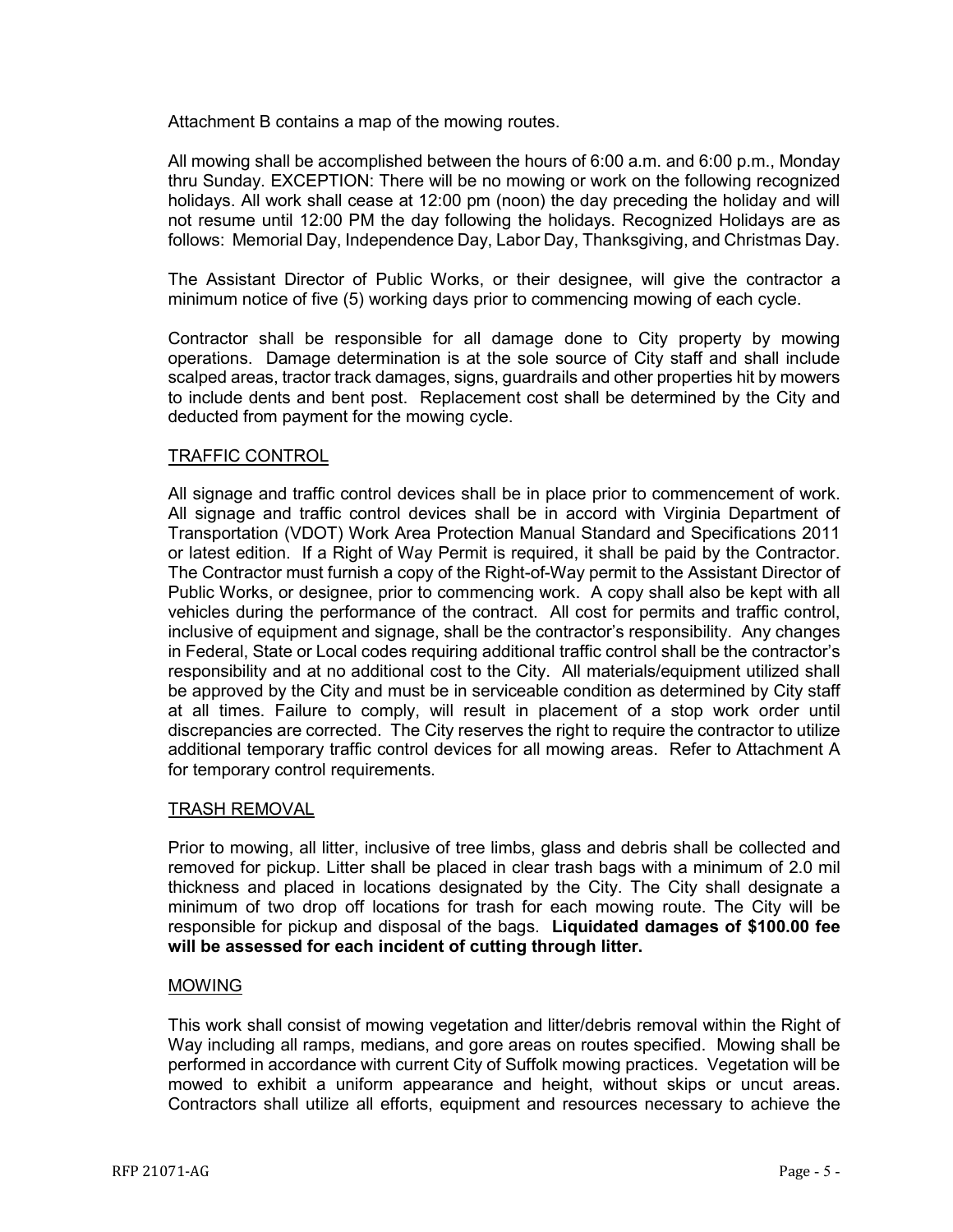desired result, specific to the area, turf or terrain. This work shall consist of mowing vegetation and litter/debris removal within the Right of Way including all interchanges, all ramps, all medians associated with the interchange, and gore areas on routes specified.

Mowing shall be completed using either flail mower equipped tractors, Z-mowers, hand mowers and/or string trimmers (weed eaters)**.** Any equipment other than this shall be approved prior to work by the Assistant Director of Public Works, or their designee. **BUSH HOGS WILL NOT BE ALLOWED; THIS RESTRICTION INCLUDES THE CUTTING OF SIDE SLOPES.** All equipment shall meet OSHA/VDOT regulations. Deflective guards shall be in place at all times during mowing operations.

Contractor shall give special attention to mowing gore areas, infield areas, medians, curves and intersections to assure a safe visibility distance. Acceptable mowing height will be 2" minimum and 6" maximum. The mowing shall present a neat and attractive appearance. Strips of vegetation left between cuts and areas depressed by equipment and/or left un-mowed will not be acceptable and will require re-mowing at no expense to the city. Contractor shall complete work on each location at one setting, unless otherwise approved by the City.

## **TRIMMING**

Trimming around guard rails, sign post, utility poles, utility structures, curb and/or medians, and other improvement or structures shall be performed at each maintenance cycle through the entire contract area. Trimming shall be accomplished utilizing hand labor or mechanical devices (push mowers, string trimmers, etc.) in all areas not specifically approved for herbicide use**. Herbicide banding is permitted in the following locations only. Herbicide bandwidths shall not exceed (6) six inches.** See "Application of Chemicals" section for additional information.

- a. At the base of utility poles or utility boxes,
- b. At the base of fire hydrants,
- c. All the base of fence posts,
- d. At the bottom of **chain-link** fencing (herbicide band shall not encroach onto private property)
- e. At the base of guardrails and posts.

Trimming and banding shall be done in such a manner as not to damage trees, shrubs, vehicles, etc. or endanger motorist and pedestrians.

## APPLICATION OF CHEMICALS

All herbicides used for vegetation control purposes, shall be applied by a Virginia Certified Pesticide Applicator or Registered Technician working under the direct supervision of a Virginia Certified Pesticide Applicator, holding current certifications in all required categories (Rights-of-Way, etc.), issued by the Virginia Department of Agriculture and Consumer Services, during the contract period. The Contractor shall maintain a valid permit for the duration of this contract. Violations of any federal, state or local codes and regulations concerning pesticide use and application shall constitute grounds for termination of this contract. The Assistant Director of Public Works Operations, or his designee must approve all herbicides prior to the application. In addition, the Contractor shall furnish the City with a Pesticide Applicator's Business License as required by the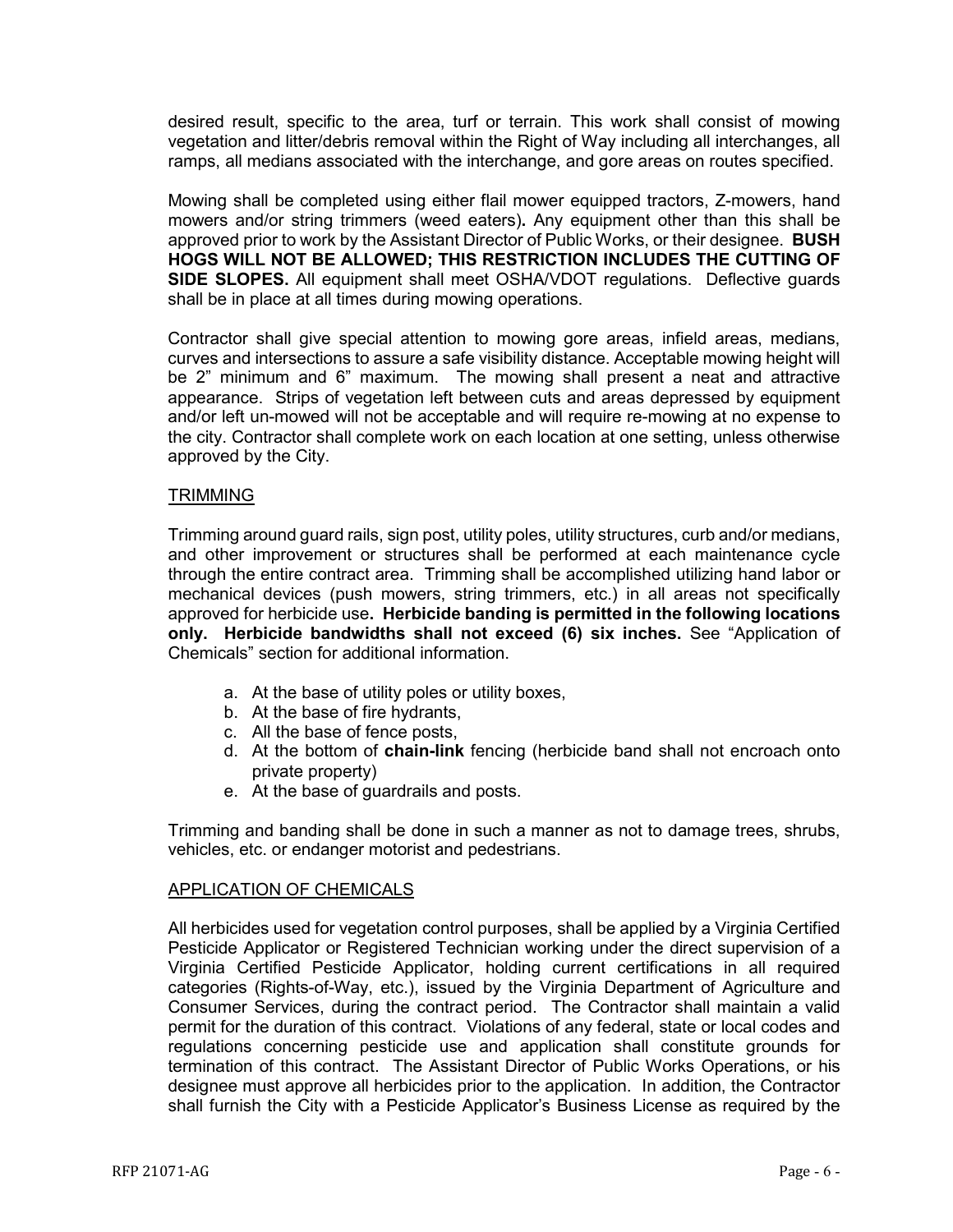Commonwealth of Virginia and provide copies of current employee pesticide applicator permits, prior to contract execution.

## REPLACEMENT OF DAMAGED PLANTINGS AND OTHER PROPERTIES

The Contractor shall be responsible for the replacement of any planting or other properties, whether privately or publicly owned, that may be damaged due to the improper performance of designated maintenance activities. In such case, the Assistant Director of Public Works, or their designee, shall specify when replacement is to be made and timeframe for completion of repair. **Liquidated damages of \$100 fee per repair will be assessed if repairs are not completed within 48 hours of notification to contractor.**

All Contractor employees or personnel working under the direction of the Contractor in the execution of this contract must be fully clothed and wear all safety apparel or equipment as required by federal, state and local laws and regulations.

During the months that grass cutting is not required; the Contractor shall be required to remove litter from any and/or all locations upon request. This service will be on an as need basis and is solely at the discretion of the Department of Public Works.

## **GENERAL CONDITIONS**

#### Company Personnel

Only qualified personnel shall supervise and perform grassing mowing services in this contract. If in the City's sole discretion any of the Contractor's personnel are not performing satisfactorily in the delivery of services to be furnished hereunder, the Contractor shall, upon notice from the City, remove any such personnel and replace them with satisfactory personnel. Furthermore, the Assistant Director of Public Works, or their designee, may require replacement of Contractor's supervisory personnel on site upon written determination that such a supervisor is substantially frustrating the progress or completion of the work or any other contract obligation. **There shall be at least one employee on each crew that speaks fluent English.**

A workday contact cell phone number shall be supplied for the supervisor.

The Contractor shall use all reasonable care, consistent with its rights to manage and control its operations, not to employ any persons or use any labor or have any equipment or permit any condition to exist which shall or may cause or be conducive to pose any liability to the general public as well as any activity to be construed as a nuisance. The City reserves the right to require the Contractor to halt all work activities until such conditions are resolved. Contractor's failure to resolve any and all conflicts to the satisfaction of the Assistant Director of Public Works shall be considered a breach of contract, and subject to termination.

**The Contractor shall submit with the proposal a list of equipment and manpower resources to be utilized in the execution of the contract. Such equipment and manpower shall be maintained during the performance of this contract.**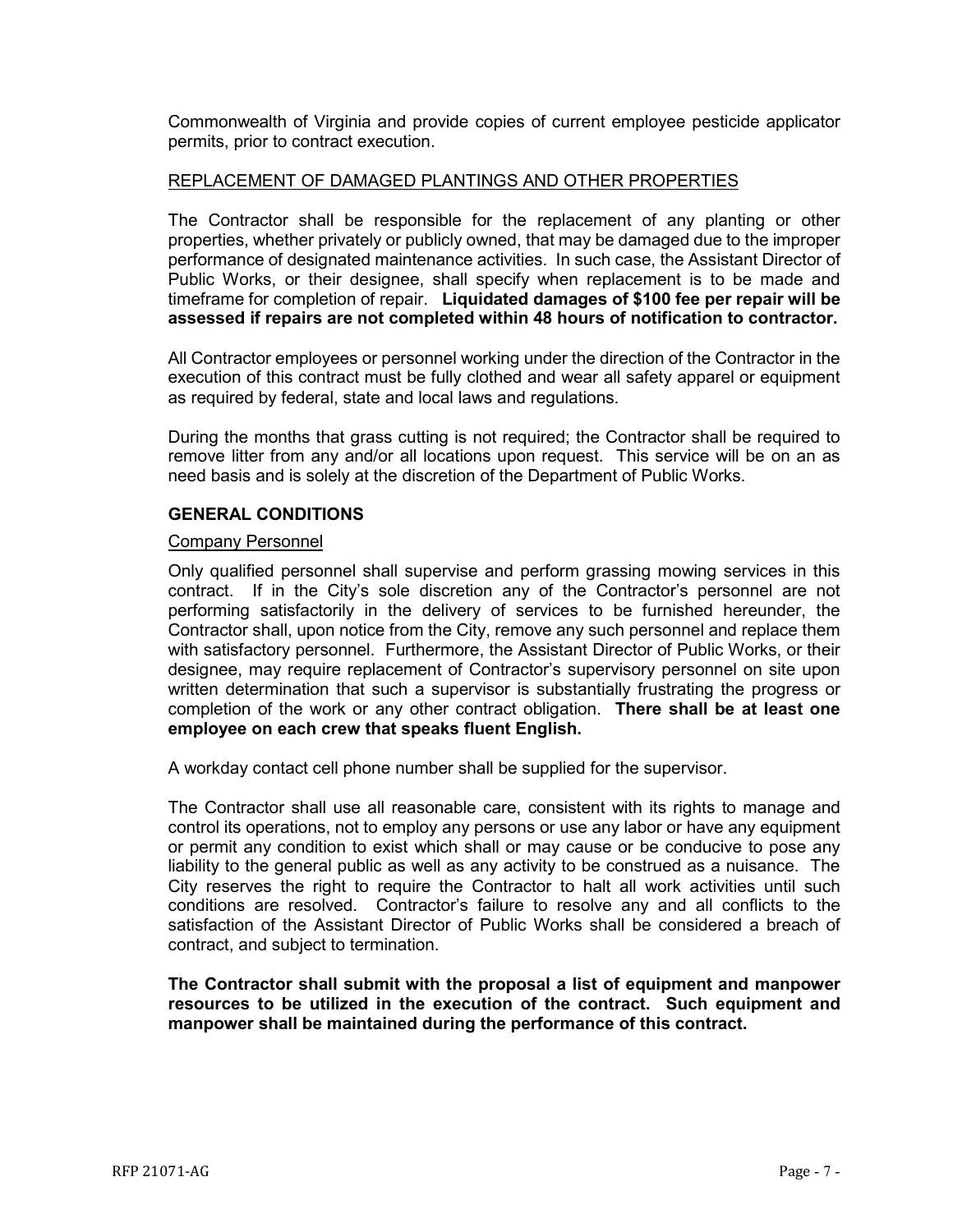## **Qualifications**

Minimum qualifications for the firm and key forepersons/supervisors assigned to the work shall include the following:

- 1. Have thorough technical knowledge of the best maintenance practices for the green industry as needed for each of the locations as defined above
- 2. Have adequate staff to respond quickly to tasks and attend to on-site needs in a timely manner.
- 3. Have adequate equipment and operators to fulfill maintenance obligations and to provide timely replacement of such due to unforeseen failure(s).
- 4. Have had considerable favorable experiences in servicing projects of like size, stature and cost.
- 5. Be registered and keep valid all permits and certifications. A valid VDACS Certified Pesticide Applicator (or registered technician) shall be required of all persons applying chemicals. .

## Inclement Weather/Holidays

The maximum allowable days three after inclement weather will be three. In the event of severe weather such as a tropical storm, hurricane or northeast storm, additional rain days may be granted at the discretion of the Assistant Director of Public Works Operations. All requests for rain days must be submitted in writing at the cycle end date. The City recognizes Memorial Day,  $4<sup>th</sup>$  of July, Labor Day, Thanksgiving, and Christmas (if applicable) as holidays regarding this contract. All rain days and holidays granted by the Assistant Director of Public Works for Operations shall be time extensions only, and shall not entitle the Contractor to any additional compensation for any reason whatsoever. The Contractor assumes all risk of loss or additional costs caused by or in any way relating to weather.

## City Work Crews

In the event that the Department of Public Works deems it is necessary, the City reserves the right to perform any of the activities listed in this contract with City equipment, supplies and personnel without compensation to the Contractor.

## Maintenance Work Schedule

Contractor shall supply the City with a written work schedule to indicate normal starting time for its operation and completion time.

## Additional Cuttings/Special Events

If the City should request additional cuttings they shall be performed at the bid price per location.

Route cuts for special events shall commence within three (3) calendar days.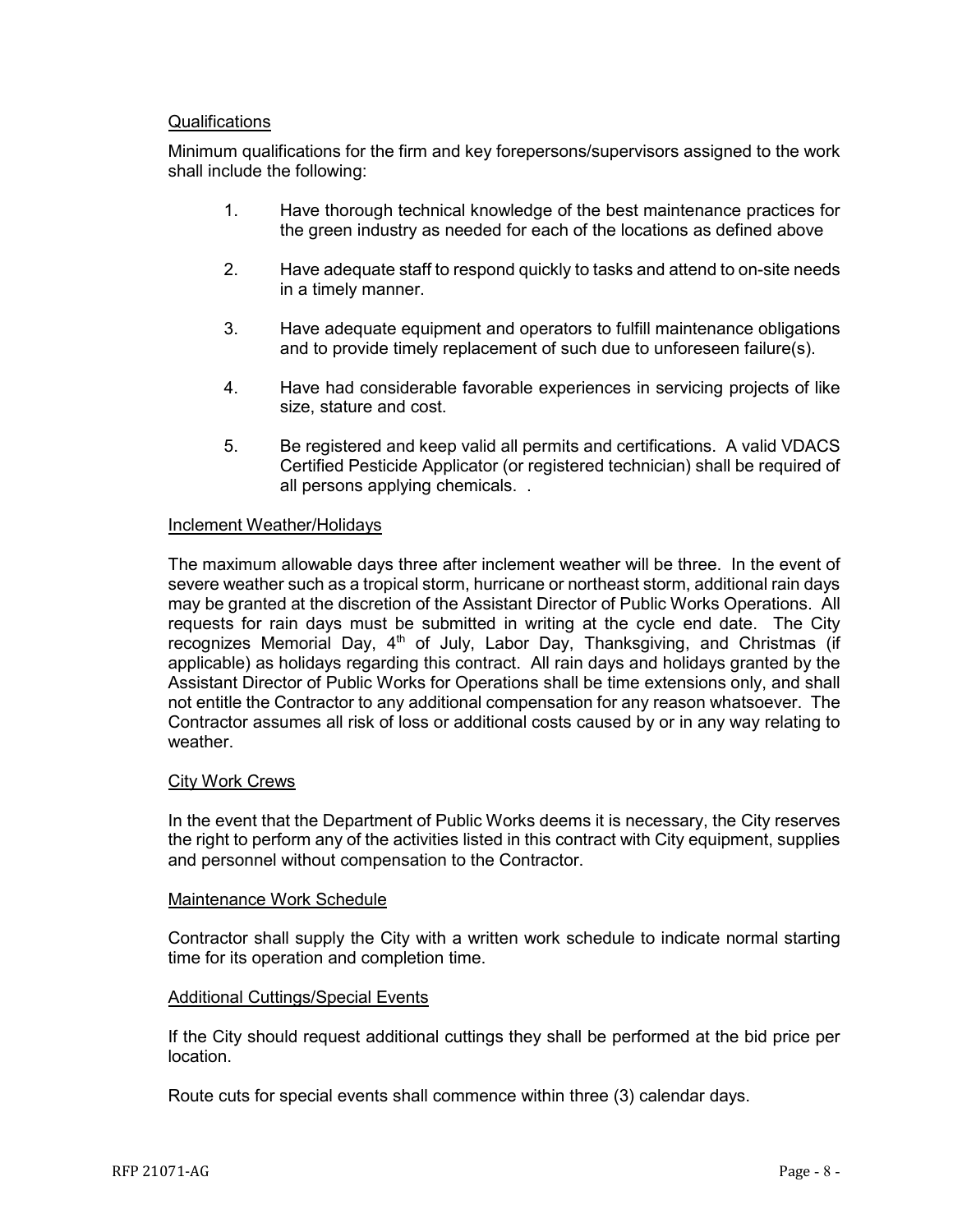## Additions and Deletions

The City reserves the right to add and delete locations during the terms of the contract.

## Inspection of Job Site

By submitting a proposal, the Contractor represents that he or his representative has familiarized himself with the work to be performed and site conditions, and correlated his observations with the requirements of the contract documents.

## TWO WEEK CYCLE SPECIFICATIONS

## **ROUTE 58 BUSINESS EAST (PORTSMOUTH BLVD.)**

- **1.** All areas in the right of way shall be mowed. Where areas are not accessible by tractor with flail attachment, other mechanized equipment is required to meet the mowing standard.
- **2.** Trash removal to include litter and debris shall commence no earlier than 24 hours prior to mowing.
- **3.** Edging shall be performed to expose concrete curbing.
- **4.** Additional traffic control may be required to safely cut all median areas.

## **ROUTE 337 (E. WASHINGTON ST.)**

- **1.** All areas in the right of way shall be mowed. Where areas are not accessible by tractor with flail attachment, other mechanized equipment is required to meet the mowing standard.
- **2.** Ditches shall be cut to the backside.

## **ROUTE 17 (BRIDGE RD.)**

- **1.** All areas in the right of way shall be mowed. Where areas are not accessible by tractor with flail attachment, other mechanized equipment is required to meet the mowing standard.
- **2.** Edging shall be performed to expose concrete curbing.
- **3.** Ditches shall be cut to the backside.
- **4.** Additional traffic control may be required to safely cut all median areas.

## **ROUTE 337 (NANSEMOND PKWY.)**

- **1.** All areas in the right of way shall be mowed. Where areas are not accessible by tractor with flail attachment, other mechanized equipment is required to meet the mowing standard.
- **2.** Ditches shall be cut to the backside.

## **ROUTE 125 (KINGS HWY.)**

- **1.** All areas in the right of way shall be mowed. Where areas are not accessible by tractor with flail attachment, other mechanized equipment is required to meet the mowing standard.
- **2.** Ditches shall be cut to the backside.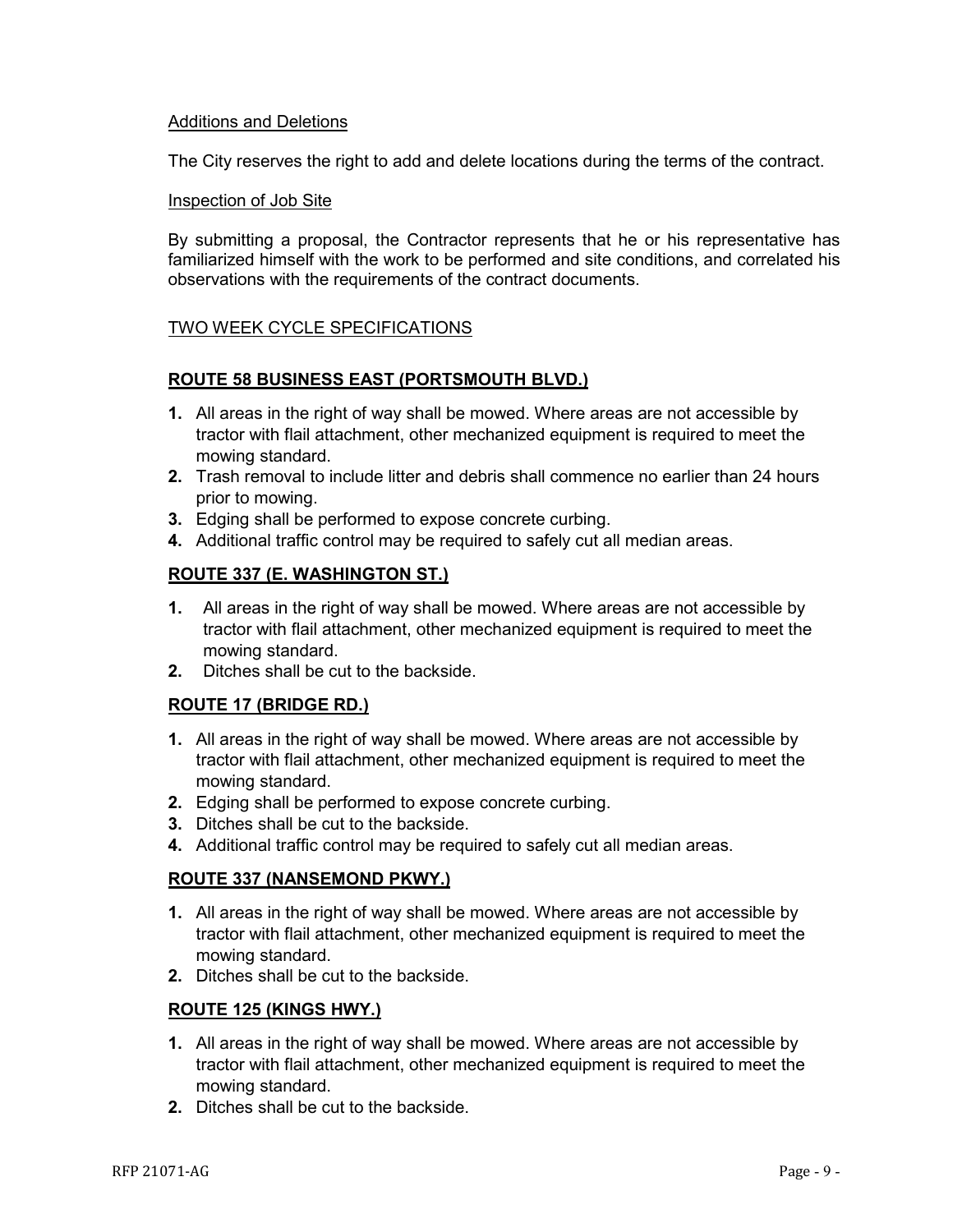## **ROUTE 10 (GODWIN BLVD.)**

- **1.** All areas in the right of way shall be mowed. Where areas are not accessible by tractor with flail attachment, other mechanized equipment is required to meet the mowing standard.
- **2.** Ditches shall be cut to the backside.
- **3.** Additional traffic contract me be required to safely cut all median areas.
- **4.** Edging shall be performed to expose concrete curbing.

## **ROUTE 460 (PRUDEN BLVD.)**

- **1.** All areas in the right of way shall be mowed. Where areas are not accessible by tractor with flail attachment, other mechanized equipment is required to meet the mowing standard.
- **2.** Ditches shall be cut to the backside.
- **3.** Additional traffic contract me be required to safely cut all median areas.
- **4.** Edging shall be performed to expose concrete curbing.

## **SHOULDERS HILL RD.**

- **1.** All areas in the right of way shall be mowed. Where areas are not accessible by tractor with flail attachment, other mechanized equipment is required to meet the mowing standard.
- **2.** Ditches shall be cut to the backside.
- **3.** Edging shall be performed to expose concrete curbing.

## **OLD COLLEGE DR.**

- **1.** All areas in the right of way shall be mowed. Where areas are not accessible by tractor with flail attachment, other mechanized equipment is required to meet the mowing standard.
- **2.** Ditches shall be cut to the backside.
- **3.** Edging shall be performed to expose concrete curbing.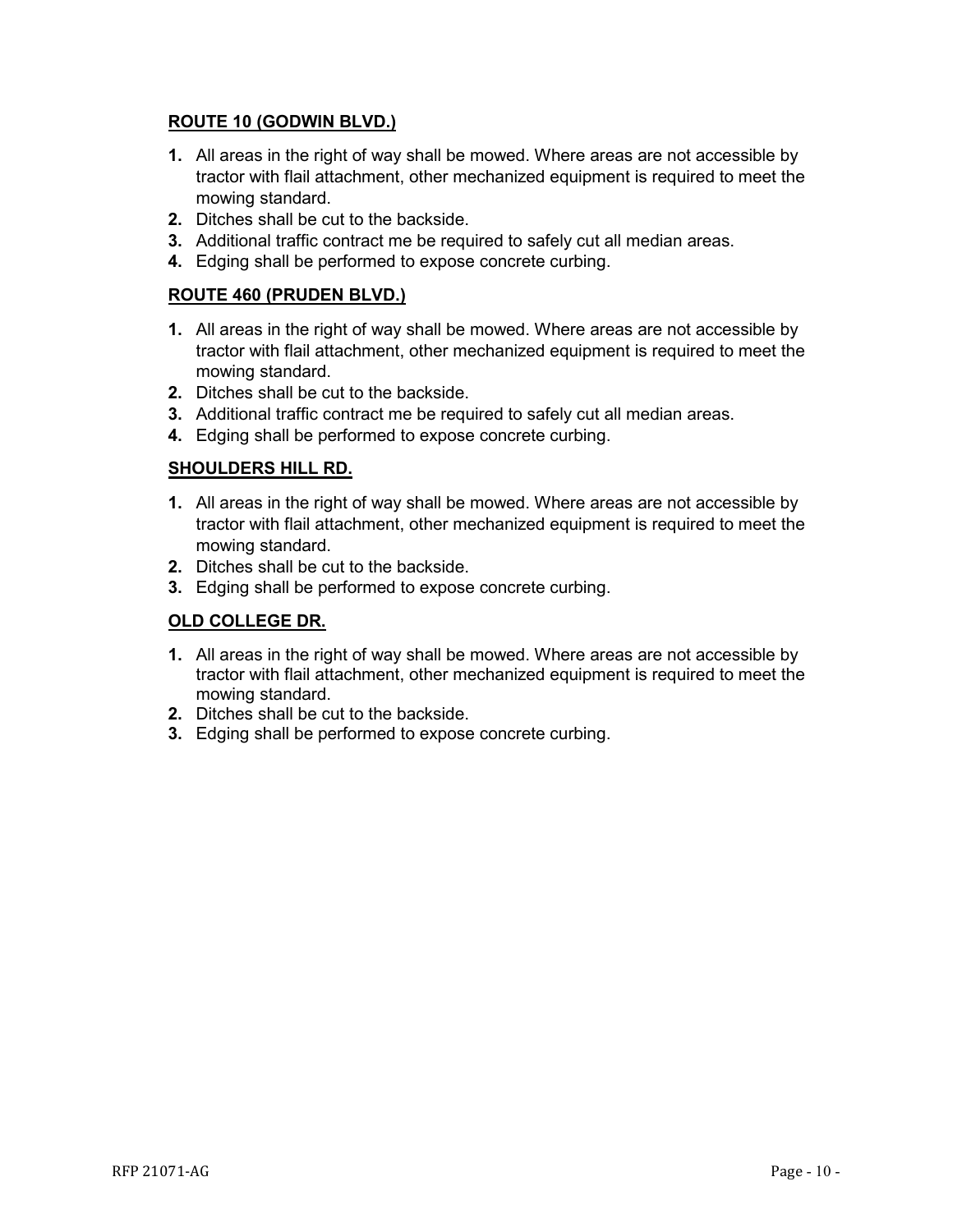## <span id="page-10-0"></span>**5.0 INSTRUCTIONS FOR SUBMITTING PROPOSALS**

#### Submission of Proposals

An electronic document shall be submitted by e-mail attachment to  $proposals@suffolkva.us$  with the RFP number, title, and closing date in the subject line. Electronic copies (CD or thumb drive) may be delivered to the Purchasing Office, 442 W. Washington Street, Room 1086, Suffolk, Virginia, prior to the closure date shown, if desired. Documents should be saved as a .pdf document and should conserve disk space to allow transfers of data. **ZIP files cannot be accepted**. They do not work in the City's system. To receive confirmation of receipt of proposal, send request to the contracting officer at [agardner@suffolkva.us.](mailto:agardner@suffolkva.us) **It is the responsibility of the offeror to request confirmation of submittal.** Do NOT send proposal directly to contracting officer.

The intent of using electronic submissions is to reduce paper usage and provide economical approaches while permitting the offeror to demonstrate their skills, education, experience, pricing, and ingenuity that would qualify them to be selected for interview.

Offerors so selected may be requested to make a formal presentation of their qualifications and job approach, and may be selected for final negotiations of contract. Therefore, care should be given to address the issues relating to the criteria to follow.

Read the entire solicitation before submitting a proposal. Failure to read any part of this RFP shall not relieve any offeror from his or her contractual obligations.

#### Questions and Inquiries

Questions and inquiries pertaining to the Request for Proposals will be accepted from any and all firms via e-mail **(agardner@suffolkva.us)** or fax. Inquires must provide RFP number, title and acceptance date. Material questions will be answered by Addendum and will be posted on the City's website: <http://apps.suffolkva.us/bids/>and to all firms who receive the RFP provided that all questions are received five (5) business days prior to opening date.

Amy Gardner, Senior Buyer, is the designated authorized spokesperson for the City of Suffolk with respect to this RFP. All questions and/or comments should be directed to her attention. The respondents to this RFP shall not contact, either directly or indirectly, any other employee or agent of the City regarding this RFP. This prohibition shall also extend to the Suffolk City Council and other elected City officials. Any such unauthorized contact may disqualify the offeror from the procurement.

## Addendum and Supplement to Request

If it becomes necessary to revise any part of this request or if additional data are necessary to enable an exact interpretation of provisions of this request, an addendum will be issued. It is the responsibility of the offeror to ensure that he has received all addendums prior to submitting a proposal. All addenda can be downloaded from: [http://apps.suffolkva.us/bids/.](http://apps.suffolkva.us/bids/)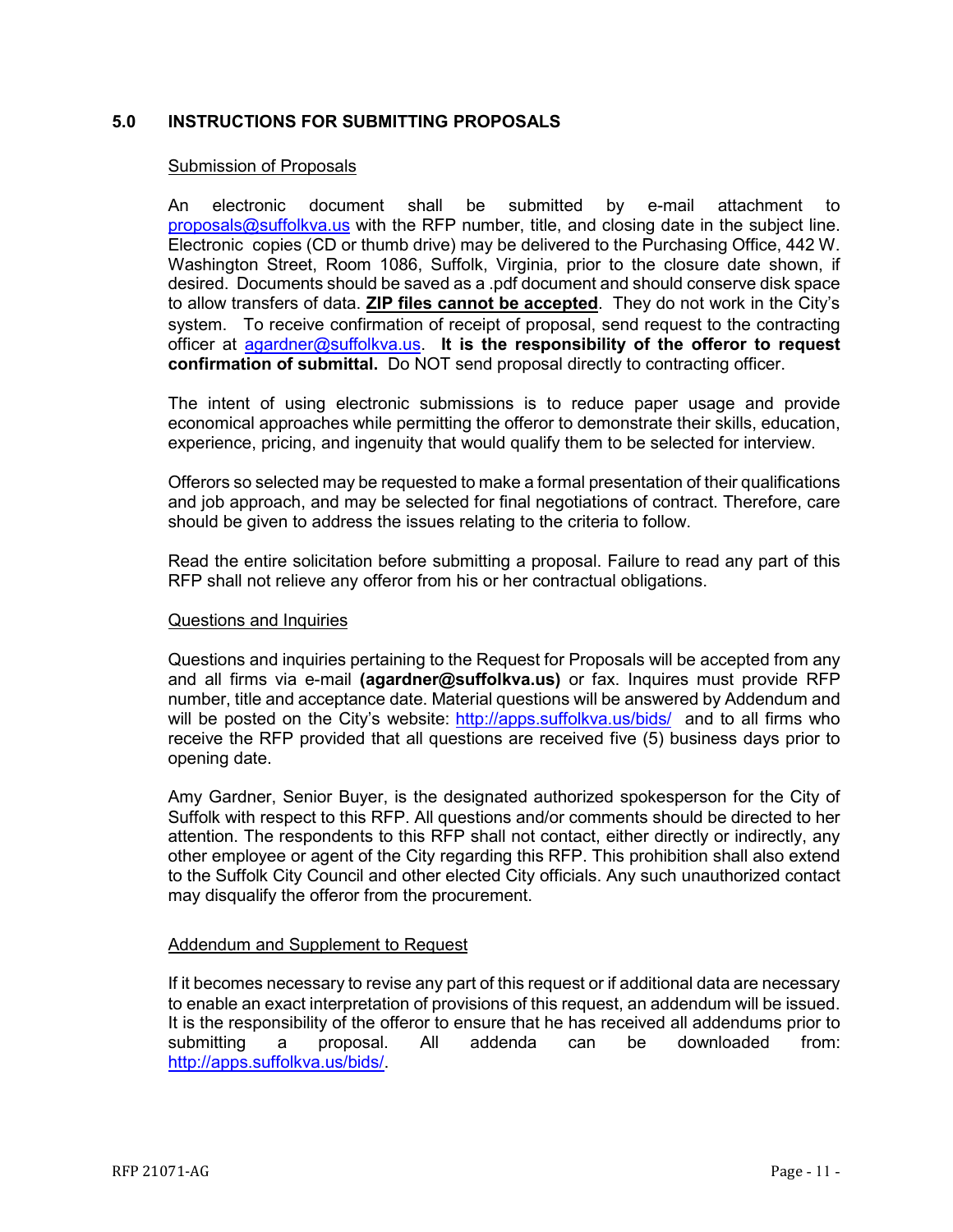## Firm Pricing for City Acceptance

Offers made during negotiation must be honored for City acceptance for 180 days from the date of offer.

## Proprietary Information

Trade secrets or proprietary information submitted by an offeror in connection with this solicitation shall not be subject to disclosure under the Virginia Freedom of Information Act; however, the offeror must invoke the protections of this section prior to or upon submission of the data or other materials, and must clearly identify the data or other materials to be protected and state the reasons why protection is necessary. Offerors shall not mark sections of their proposal as proprietary if they are to be part of the award of the contract and are of a "Material" nature. Any propriety information must be listed on the attached "Proprietary/confidential Information Identification" form and submitted with the proposal. An all-inclusive statement that the entire proposal is proprietary will result in rejection of the proposal.

## Authority to Bind Firm in Contract

Proposals MUST give full firm name and address of offeror. Failure to sign proposal may disqualify it. Person signing proposal should show TITLE or AUTHORITY TO BIND HIS FIRM IN A CONTRACT. Firm name and authorized signature must appear on proposal in the space provided on the pricing page.

## Preparation and Submission of Proposals

- 1. All proposals shall be signed by the individual or authorized principals of the firm.
- 2. All attachments to the Request for Proposal requiring executing by the firm are to be returned with the proposals.
- 3. Proposals are to be submitted electronically; title shall indicate the RFP number, time and date of public acceptance, and the title of the proposal.
- 4. It is the Offeror's responsibility that the proposals are received by the Purchasing Division BEFORE the time specified on the opening date. Requests for extensions of this time and date will not be granted. Proposals or unsolicited amendments to proposals received by the City after the acceptance date will not be considered.

## Miscellaneous Requirements

- 1. The City will not be responsible for any expenses incurred by a firm in preparing and submitting a proposal. All proposals shall provide a straightforward, concise delineation of the firm's capabilities to satisfy the requirements of this request. Emphasis should be on completeness and clarity of content.
- 2. Offerors who submit a proposal in response to this RFP may be required to make an oral presentation of their proposal. The Purchasing Division will schedule the time and location for this presentation.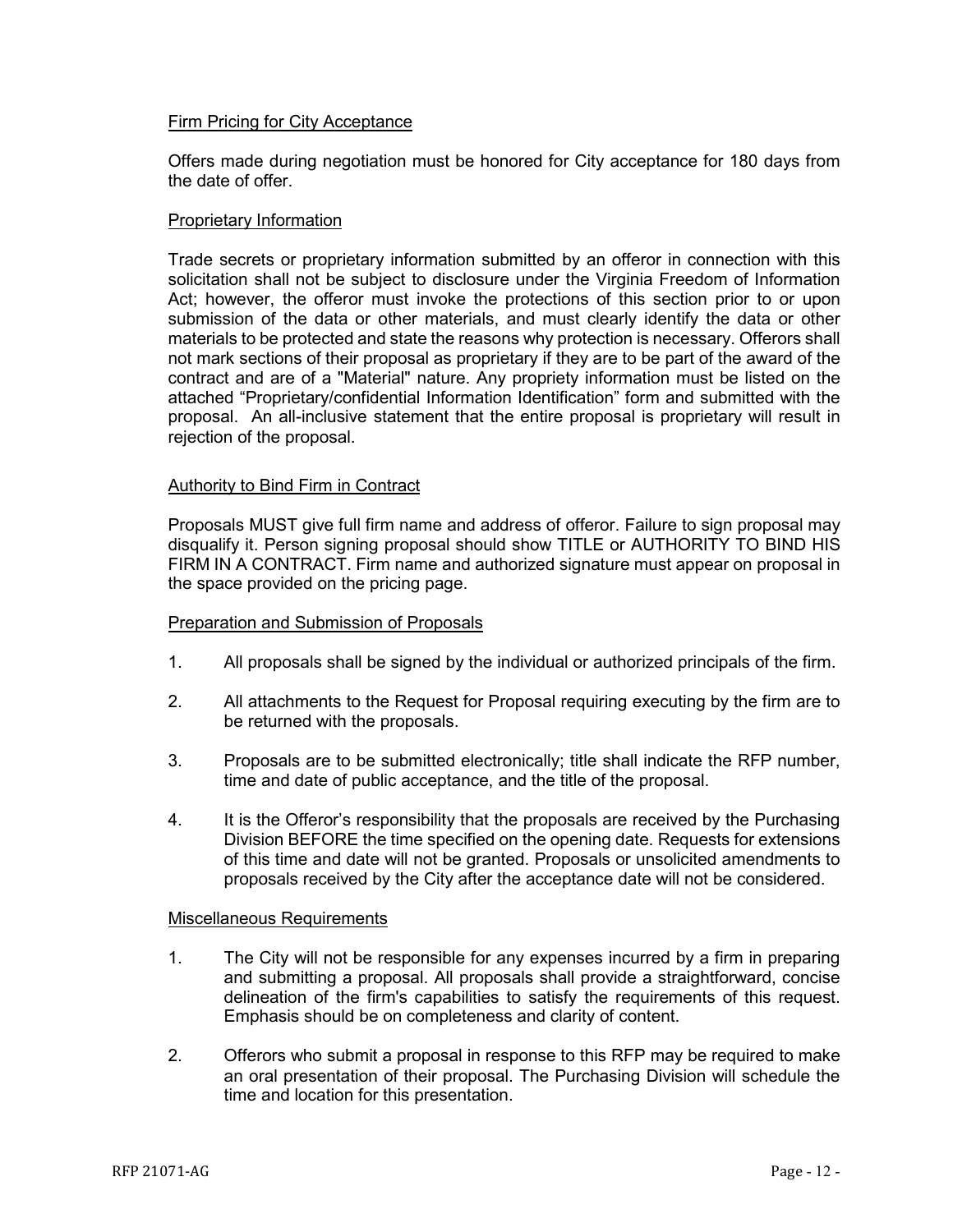- 3. The contents of the proposal submitted by the successful offeror and this RFP will become part of any contract awarded as a result of the Scope of Services contained herein. The successful firm will be expected to sign a contract with the City.
- 4. The City reserves the right to reject any and all proposals received by reason of this request, or to negotiate separately in any manner necessary to serve the best interests of the City.

## <span id="page-12-0"></span>**6.0 SPECIFIC PROPOSAL REQUIREMENTS**

Proposals should be as thorough and detailed as necessary to allow the City of Suffolk to properly evaluate the offeror's capabilities to provide the required services. Offerors are required to submit the following items in the format provided as a complete proposal.

The City reserves the right to request clarification of information submitted and to request additional information if deemed necessary.

#### Cover Letter

The offeror will submit a brief cover letter. The cover letter should summarize key elements of the proposal. An individual authorized to bind Offeror must sign the letter and Signature Sheet, as well. Indicate the address and telephone number of the Contractor's office.

#### Background and Project Summary Section

This section should describe your understanding of the City, the work to be performed, and the objectives to be accomplished. Refer to the "Scope of Services" Section of this RFP.

## Methodology Section

Provide a detailed description of the approach and methodology to be used to accomplish the "Scope of Services" of this RFP. The Methodology Section should include the following:

- 1. An implementation plan that describes in detail (a) the methods, including controls by which your firm manages projects of the type sought by this RFP; (b) methodology for soliciting and documenting view of internal and external stakeholders: and (c) any other project management or implementation strategies or techniques that the respondent intends to employ in carrying out the work.
- 2. Detailed description of efforts your firm will undertake to achieve client satisfaction and to satisfy the requirements of the "Scope of Services" Section.
- 3. Detailed description of specific tasks you will require from City staff. Explain what the respective roles of City staff and your staff would be to complete the tasks specified herein.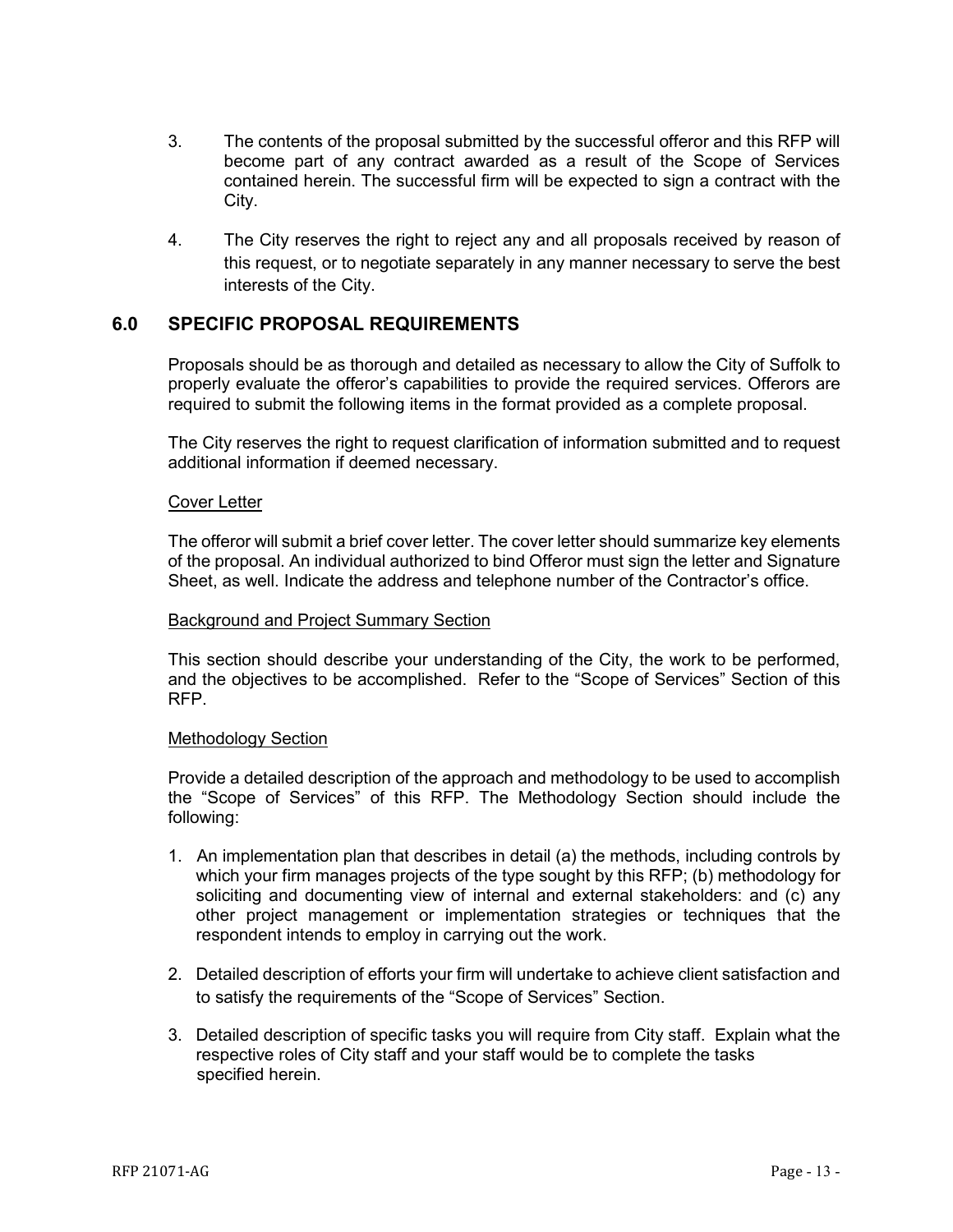## Staffing Section

Provide a list of key individual(s) who will be working on this contract and indicate the level/title of each member, and the function that each will perform. Include a resume for each designated individual, to include licenses, certifications, etc.

## **Qualifications**

The information requested in this section should describe the qualifications of the firm, key staff, and subcontractors performing projects within the past five (5) years that are similar in size and scope to that requested in the RFP.

- 1. A summary of the firm's demonstrated capability, including length of time that the firm has provided the services being requested herein.
- 2. Provide at least three (3) commercial/public references that received similar services from your organization. The City reserves the right to contact any the organizations or individuals listed. Information shall include: Local references are preferred.
	- Client name
	- Client point of contact, telephone number, and email address.

## Fee Proposal

Provide your organization's fee schedule for the services requested in this RFP.

## Format

Proposal should be submitted in the following format:

- Cover Letter (A)
- Proposal sequenced in accordance with paragraphs above
	- Forms as follows: **(All forms must be signed.)**
		- o *Signature Sheet (Page 30)*
		- o *Propriety/Confidential Information Identification (Page 31)*
		- o *Exceptions to RFP (Page 32)*
		- o *Anti-collision/Nondiscrimination/Drug Free Workplace Clauses (Page 33)*
		- o *Proof of Authority to Transact Business in Virginia (Page 34)*

## **7.0 EVALUATION AND AWARD CRITERIA**

The City's Evaluation Committee shall review each proposal and verify the claims and credentials of each Offeror. Two (2) or more Offerors deemed to be fully qualified and best suited among those submitting proposals will be selected for interview based on the criteria listed below:

• Understanding of the tasks and requirements (25%)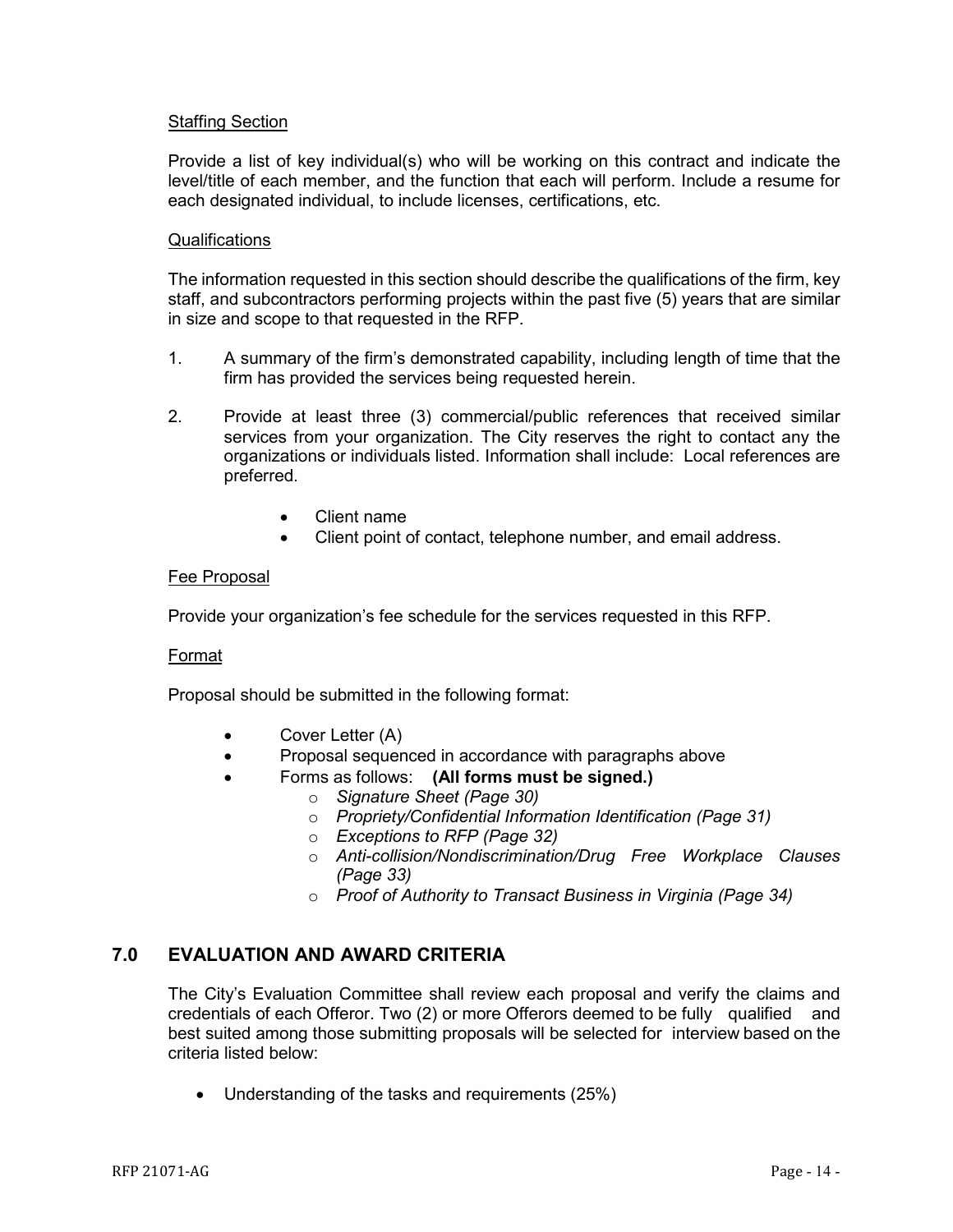- Experience in conducting similar scope, complexity, and magnitude for other agencies (20%)
- Management skills (20%)
- Fee proposal for proposed work plan (25%)
- Overall quality and completeness of proposal (10%)

Negotiations shall then be conducted with each of the offerors so selected. Price shall be considered, but need not be the sole determining factor. After negotiations have been conducted with each offeror, the City shall select the offeror which, in its opinion, has made the best proposal, and will award the contract to that offeror. Should the City determine, in its sole discretion, that one offeror is qualified, or that one offeror is clearly more highly qualified than the other under consideration, a contract may be negotiated and awarded to that offeror. The City of Suffolk is not required to furnish a statement of the reason(s) why a proposal was not deemed to be the most advantageous.

The successful firm will be expected to sign a contract with the City of Suffolk. The successful firm shall execute and return the contract documents to the City within ten (10) days of receipt. The City reserves the right to include additional terms and provisions, as negotiated.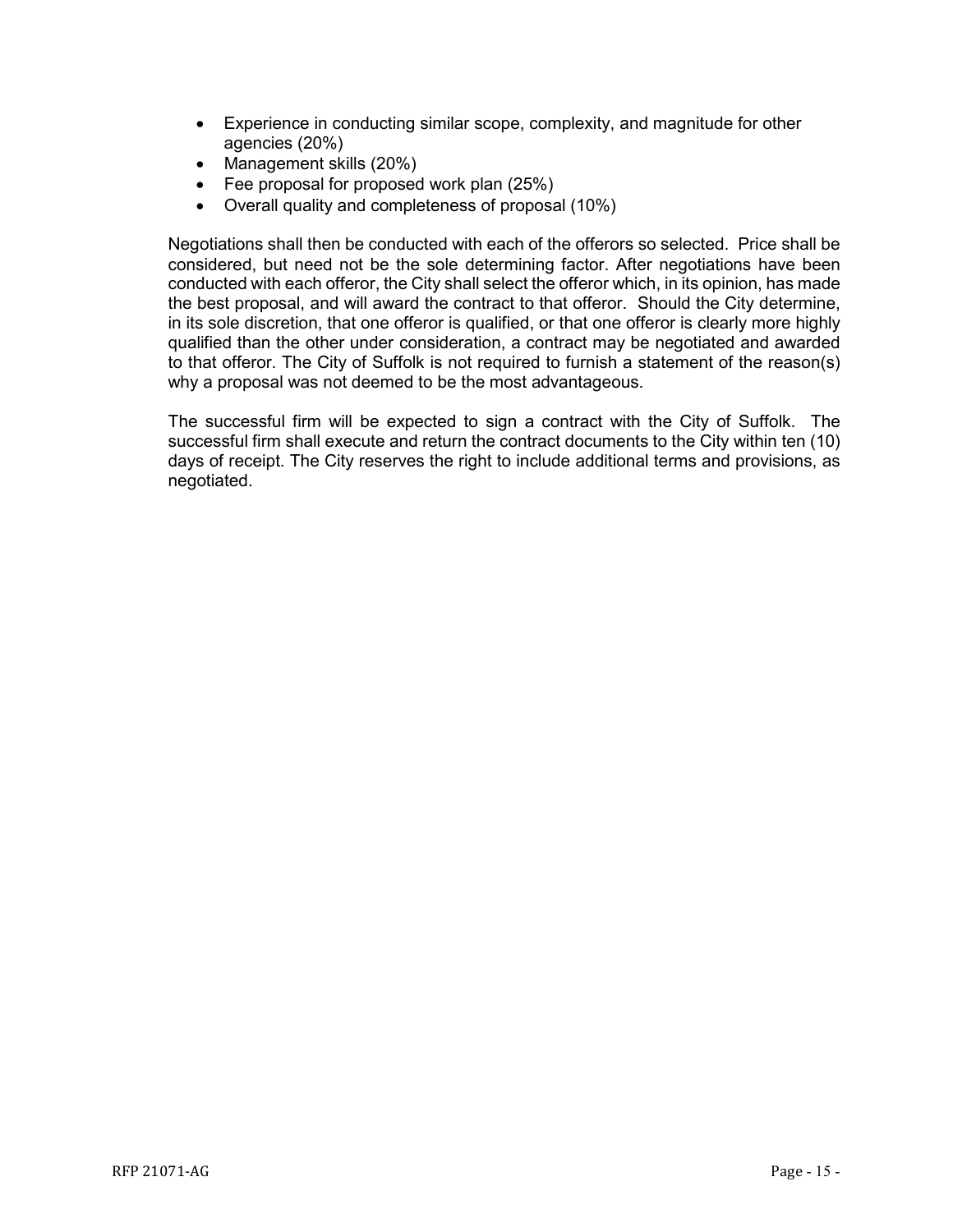## <span id="page-15-0"></span>**8.0 ADDITIONAL INSTRUCTIONS**

(Revised 10/17/19)

- 1. **Use of Form**: All proposals should be submitted in electronic (.pdf) format in accordance with this form. The offeror may attach/scan other information as required to the electronic document that will be made a part of the proposal. Electronic submittals on CD, DVD, flash drives, or other electronic media will be accepted if delivered prior to the closing time. The preferred method is by an attachment to an email addressed to: [proposals@suffolkva.us.](mailto:proposals@suffolkva.us) ZIP files cannot be accepted.
- 2. **Submittals**: Except as noted above, all proposals shall be sent as an attachment to email to: [proposals@suffolkva.us.](mailto:proposals@suffolkva.us) The subject line must show the proposal number and title.
- 3. **Late Proposals**: Proposals, if received by the City's Purchasing Division ("Purchasing") after the date and time specified, will not be considered. It will be the responsibility of the offeror to see that their proposal is received by Purchasing as specified. There will be no exceptions. Electronic proposals show the date and time sent. This must be prior to the closing date published on the front cover.
- 4. **City Hall Closure**: Should the City's electronic networks connectivity prevent receipt of proposals at the time of the scheduled proposal closing, the proposals will be accepted and opened on the next business day of the City, at the original scheduled hour, or as soon as connectivity is restored during normal business hours.
- 5. **Competition Intended**: It is the City's intent that this RFP permits competition. It shall be the offeror's responsibility to advise the Contract Officer in writing if any language requirement, specification, terms, conditions, or any combination thereof, inadvertently restricts or limits the requirements stated in this RFP to a single source. Such notification must be received by the Contract Officer prior to the date set for proposals to close.
- 6. **Contract Quantities**: The quantities specified in the RFP are estimates only unless otherwise clearly noted, and are given for the information of Offeror and for the purpose of proposal evaluation. They do not indicate the actual quantity that will be required, since such volume will depend upon requirements that may develop during the contract period. Quantities shown shall not be construed to represent any amount which the City shall be obligated to purchase under the contract, or relieve the offeror of his obligation to fill all orders placed by the City, except as clearly noted.
- 7. **Delivery**: The time of delivery of services must be stated in definite terms. If time of delivery for different goods and/or services varies, the offeror shall so state.
- 8. **Offeror's Qualifications**: Only proposals from established offerors for work similar in scope to work herein shall be considered; the City reserves the right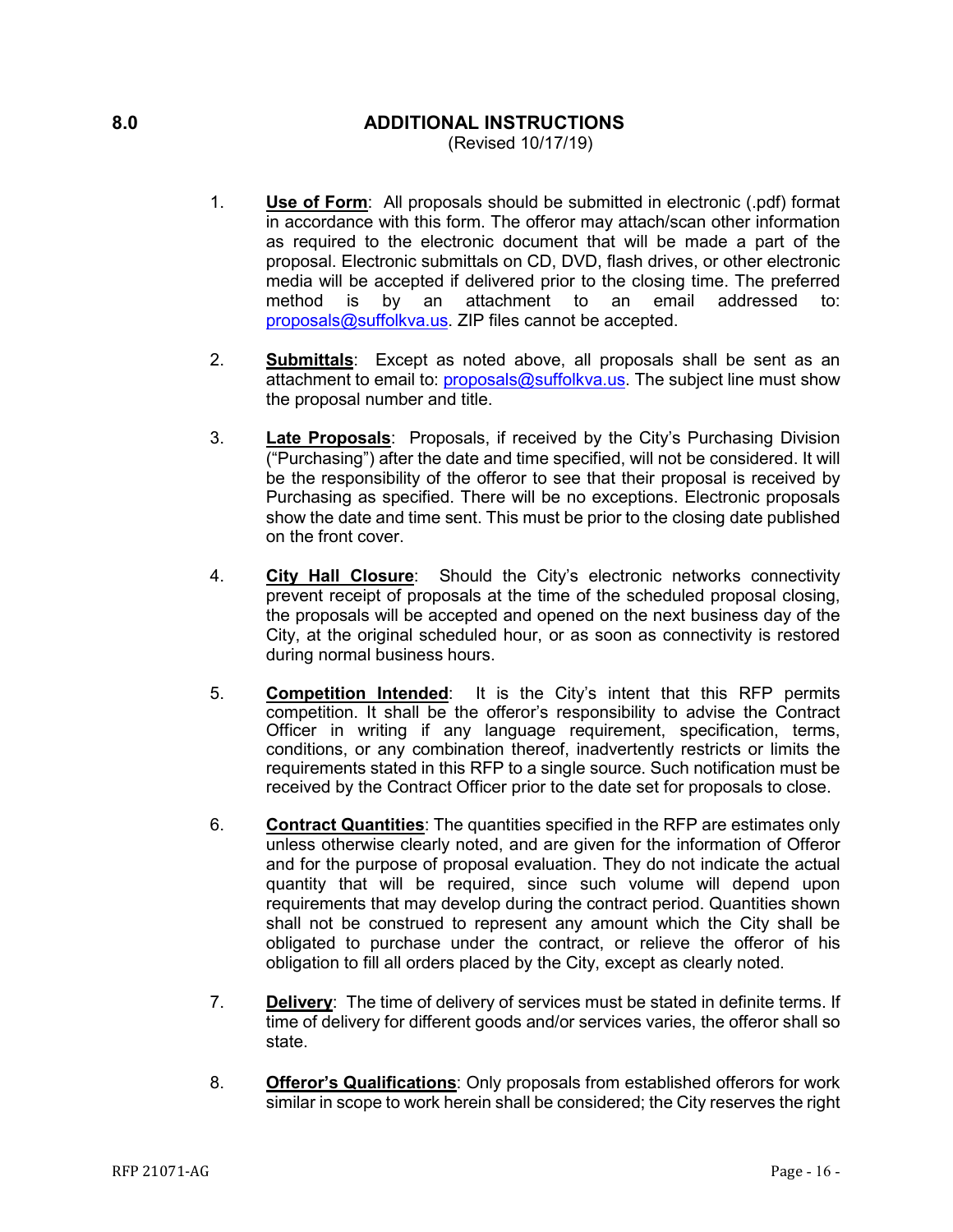to request specific reference information prior to award. Offeror shall demonstrate that they have adequate and appropriate manpower, tools and equipment to respond and perform in accordance with the provisions herein.

The City may, at its option, disqualify an offeror and reject its proposal for cause. Reasons deemed to be sufficient for this action shall include, but not be limited to, the following:

- **Evidence of collusion among offerors.**
- **Receipt of more than one proposal on any project from an individual, or** from a corporation. This restriction does not apply to sub-consultants
- Default on any previous contract.
- For unreasonable failure to complete a previous contract within the specified time or for being in arrears on an existing contract without reasonable cause for being in arrears.
- Inability to perform as revealed by an investigation of the offeror's financial statement, experience and/or plant and equipment.
- Offeror does not meet project-specific requirements, as identified in the solicitation.
- 9. **Pricing to be F.O.B. Destination – Freight Allowed**: Pricing shall be F.O.B. destination-freight included for all competitive proposals. F.O.B. Destination-Freight Included shall include all shipping costs to the City location(s) at the unit cost. No additional shipping charges shall be allowed.
- 10. **Samples**: Samples, when requested, must be furnished free of expense, and upon request, if not destroyed, will be returned at the offeror's risk and expense.
- 11. **Silence of Specifications**: The apparent silence of these specifications and any supplemental specifications as to any detail or the omission from the specifications of a detailed description concerning any point shall be regarded as meaning that only the best commercial practices are to prevail and correct type, size and design are to be used. All interpretations of these specifications shall be made on the basis of this statement.
- 12. **Capacity of Offeror:** All proposals must be signed by a responsible officer or employee having the authority to bind the firm in contract. The offeror agrees that its contract performance shall be in strict conformance with the contract documents.
- 13. **Rights to Damages**: By signing its proposal, the offeror assigns to the City any and all rights that it may have under the antitrust laws of the United States and the Commonwealth of Virginia in any way arising from or pertaining to this proposal. This provision is remedial in nature and is to be liberally construed by any court in favor of the City.
- 14. **Anti-collusion**: The offeror certifies by signing its proposal that the proposal is made without prior understanding, agreement, or accord with any other person or firm submitting a proposal for the same goods and/or services and this proposal is in all respects bona fide, fair, and not the result of any act of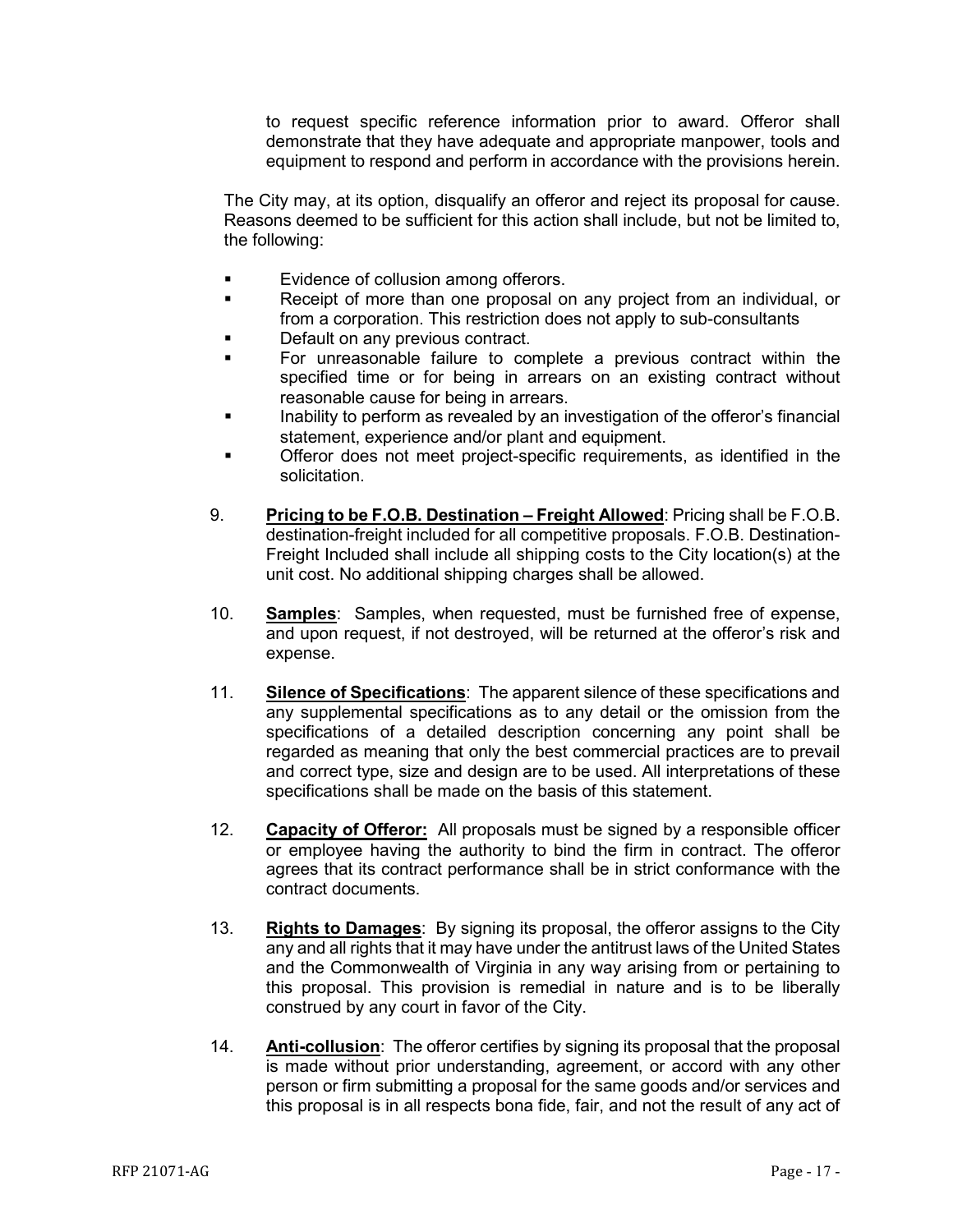fraud or collusion with another person or firm engaged in the same line of business or commerce. Any false statement hereunder may constitute a felony and can result in a fine and imprisonment, as well as civil damages. Should sub-consultants have interest in multiple submittals, this clause does not apply except when an act of collusion or fraud has occurred.

15. **Contact Prohibition**: Direct contact with City departments other than Purchasing, on the subject of this proposal is expressly forbidden except with the foreknowledge and permission of the Contract Officer. Violation may result in a determination that your firm is ineligible for an award.

All questions shall be in writing to the Contract Officer shown on the title page of the proposal. The respondents to this RFP shall not contact, either directly or indirectly, any other employee or agent of the City regarding this RFP. This prohibition shall also extend to the Suffolk City Council and locally elected officials. Any such unauthorized contact may disqualify the offeror from this procurement.

- 16. **Debarment Status**: By submitting a proposal, offerors certify that they are not currently debarred by the Commonwealth of Virginia from submitting proposals or proposals on contracts for the type of goods and/or services covered by this solicitation, nor are they an agent of any person or entity that is currently so debarred.
- 17. **Ethics in Procurement**: Offeror must provide written disclosure with their proposal if one of its officers, directors, trustees, partners, employees, or lenders is an employee or officer of the City of Suffolk or an immediate family member of the employee or officer (as defined by Section 2.2-4368 of the Virginia Procurement Act) who is involved personally or substantially participates in procurement transactions or owns or controls an interest of more than three percent (3%) of the company or receives more than \$5,000 annually from the Offeror.
- 18. **Addenda**: If issued, addenda to this solicitation will be posted on the Purchasing website [http://apps.suffolkva.us/bids/bid\\_search\\_all.jsp](http://apps.suffolkva.us/bids/bid_search_all.jsp) It is the offeror's responsibility to check the website or contact the Purchasing Division prior to the submittal deadline to ensure that the Offeror has a complete, up-to-date package. Acknowledgement of all issued Addenda shall be indicated in the proposal.
- 19. **Withdrawal of Proposals**: Proposals may be withdrawn (cancelled) any time prior to the closing time and date. Withdrawal of proposals may be accomplished by submitting such request in writing on the issuing company's letterhead either by email, in person, or by certified mail.
- 20. **Award**: Award will be made to the offeror considered by the City's sole determination after following the procedure outlined herein. The process used for this solicitation shall be Competitive Negotiation for as outlined in the Virginia Public Procurement Act.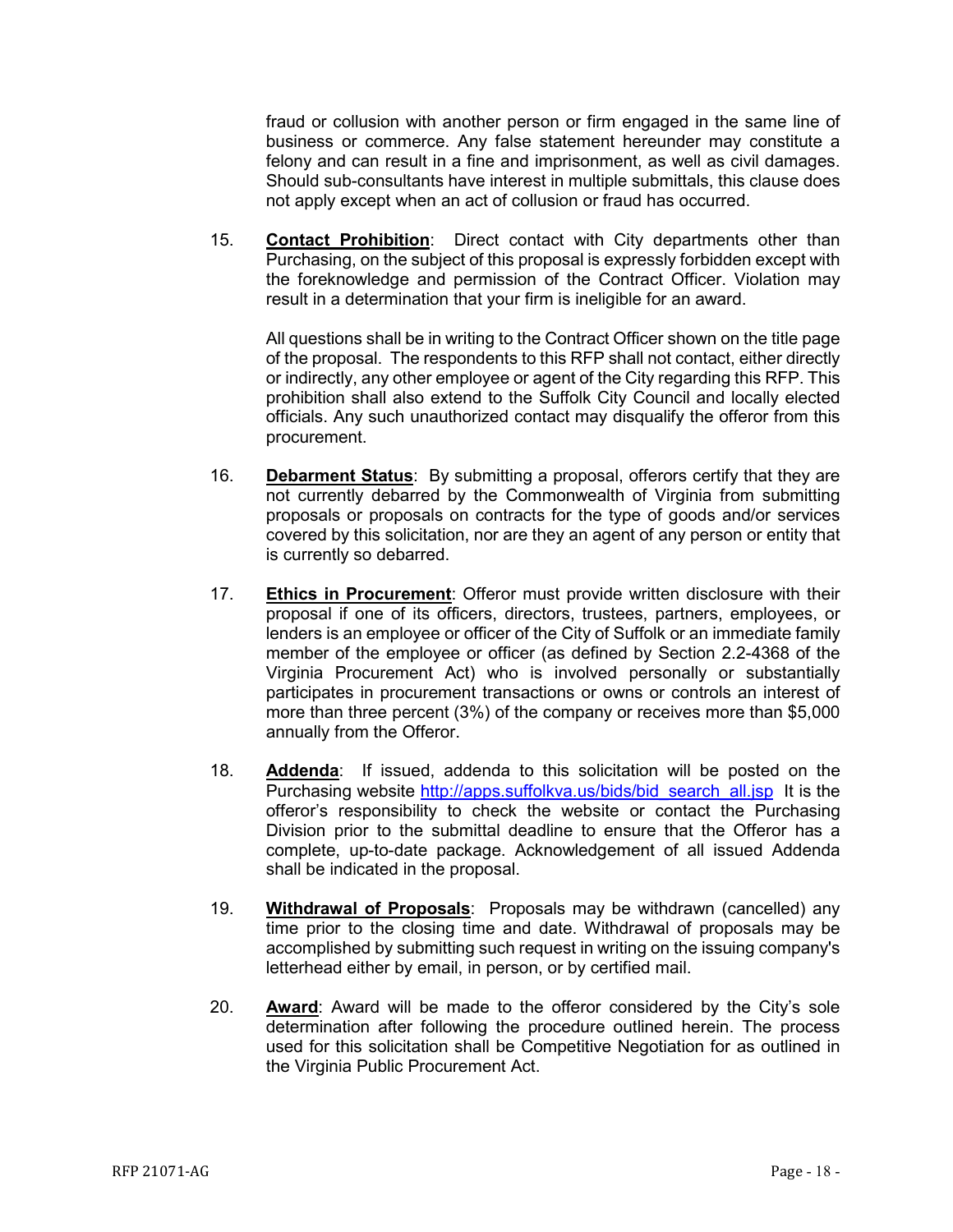- 21. **Announcements**: Upon the award or the announcement of the decision to award a contract, the City will publicly post such notice on the electronic bulletin board located outside of the Purchasing Division and on the Purchasing web site: [www.suffolkva.us/bids/.](http://www.suffolkva.us/bids/)
- 22. **Offer/Acceptance**: Each proposal is received with the understanding that the acceptance in writing by the City of the offer to furnish any or all of the goods and/or services described therein, shall constitute a contract between the Offeror and the City, which shall bind the offeror to furnish and deliver the goods and/or services quoted at the prices stated and in accordance with the conditions of the accepted proposal; and the City on its part to order from such offeror, except for causes beyond reasonable control; and pay for, at the agreed prices, all goods and/or services specified and delivered.
- 23. **City's Rights**: The City reserves the right to reject any and all proposals, and to waive any informality if it is determined to be in the best interest of the City.
- 24. **Appeals Procedure**: Upon offeror's request, administrative appeals information will be provided that shall be used for hearing protests of a decision to award, or an award, appeals from refusal to allow withdrawal of proposals, appeals from disqualification, appeals for debarment or suspension, or determination of non-responsibility and appeals from decisions or disputes arising during the performance of a contract. To be timely all appeals shall be made within the time periods set forth by the Virginia Public Procurement Act, §2.2-4357, *et seq*. Contact the Contract Officer at once for assistance.
- 25. **Additional Conditions**: The Contract Terms and Conditions and all Instructions in this solicitation are intended to apply to the resulting contract and shall supersede any conflicting terms in the Offeror's proposal. Any additional conditions an offeror intends be considered must be submitted with the proposal and noted as an exception. Such exceptions may result in a finding that the submittal is 'non-responsive' to the proposal, negating possibility of an award to that offeror. Contractual documents submitted by the successful firm after an award will not be accepted.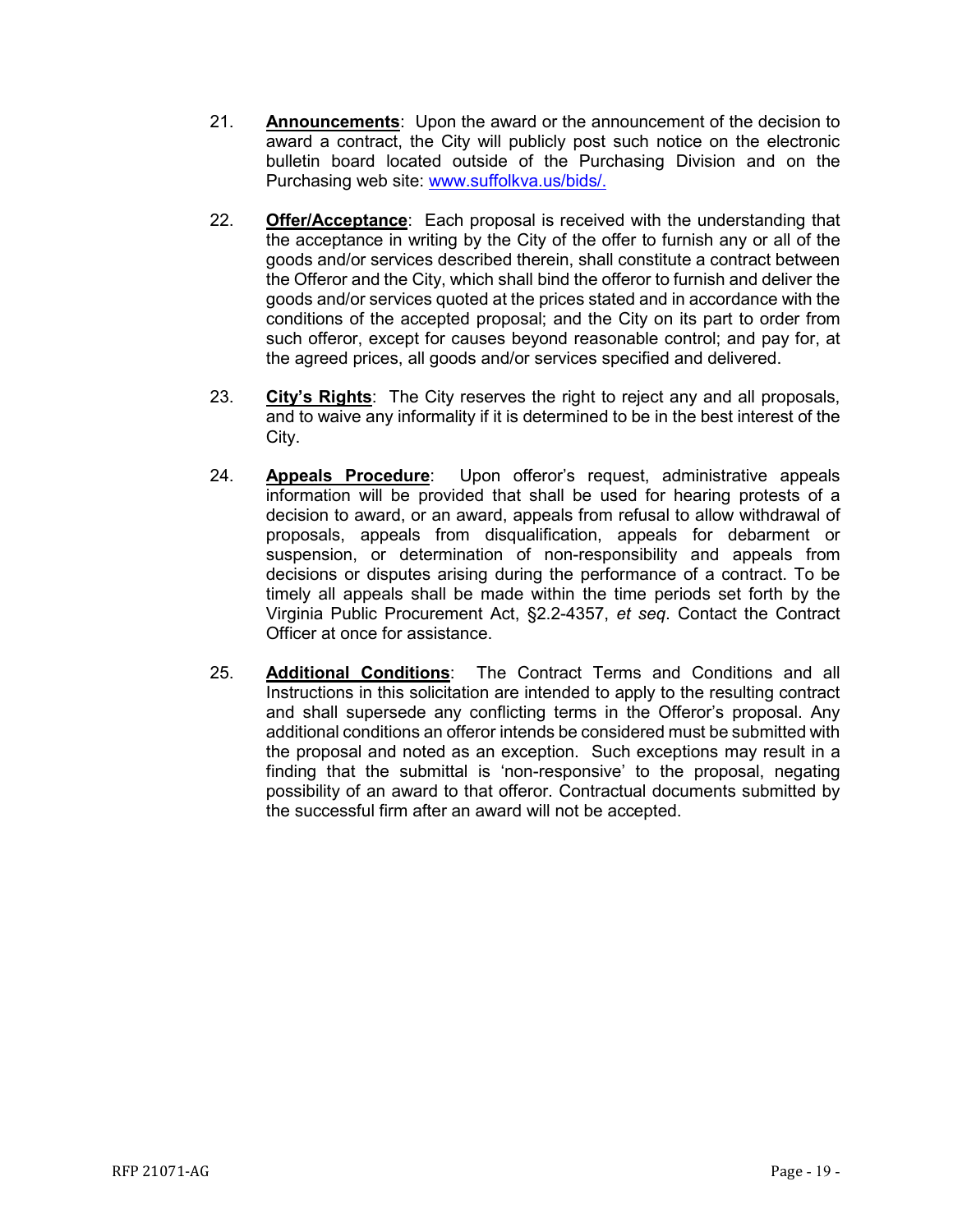## <span id="page-19-0"></span>**9.0 CONTRACT TERMS AND CONDITIONS**

- 1. **Conflict**: In the event of a conflict between the contract documents, including these Contract Terms and Conditions, the final executed contract documents shall control.
- 2. **Alien employment**: Contractor certifies that he does not and shall not during the performance of the contract for goods and services in the Commonwealth, knowingly employ unauthorized aliens as defined in the federal Immigration Reform and Control Act of 1986, as amended.
- 3. **Anti-Discrimination**: The Consultant certifies to the City that they will conform to the provisions of the Federal Civil Rights Act of 1964, as amended, as well as the Virginia Fair Employment Contracting Act of 1975, as amended, where applicable, the Virginians with Disabilities Act, the Americans with Disabilities Act and §2.2- 4311 of the Virginia Public Procurement Act (VPPA). If the award is made to a faith-based organization, the organization shall not discriminate against any recipient of goods, services, or disbursements made pursuant to the contract on the basis of the recipient's religion, religious belief, refusal to participate in a religious practice, or on the basis of race, age, color, gender or national origin and shall be subject to the same rules as other organizations that contract with public bodies to account for the use of the funds provided; however, if the faith-based organization segregates public funds into separate accounts, only the accounts and programs funded with public funds shall be subject to audit by the public body. (Code of Virginia 2.2.4343.1E).

The following provisions apply to all contracts over \$10,000:

- 1. During the performance of this contract, the Consultant agrees as follows:
	- a. The Consultant will not discriminate against any employee or applicant for employment because of race, religion, color, sex, national origin, age, disability, service disabled veterans or any other basis prohibited by state law relating to discrimination in employment, except where there is a bona fide occupational qualification reasonably necessary to the normal operation of the Consultant. The Consultant agrees to post in conspicuous places, available to employees and applicants for employment, notices setting forth the provisions of this nondiscrimination clause.
	- b. The Consultant, in all solicitations or advertisements for employees placed by or on behalf of the Consultant, will state that such Consultant is an equal opportunity employer.
	- c. Notices, advertisements and solicitations placed in accordance with federal law, rule or regulation shall be deemed sufficient for the purpose of meeting these requirements.
	- 2. The Consultant will include the provisions of the foregoing paragraphs a, b, and c above in every subcontract or purchase order over \$10,000, so that the provisions will be binding upon each subcontractor or vendor.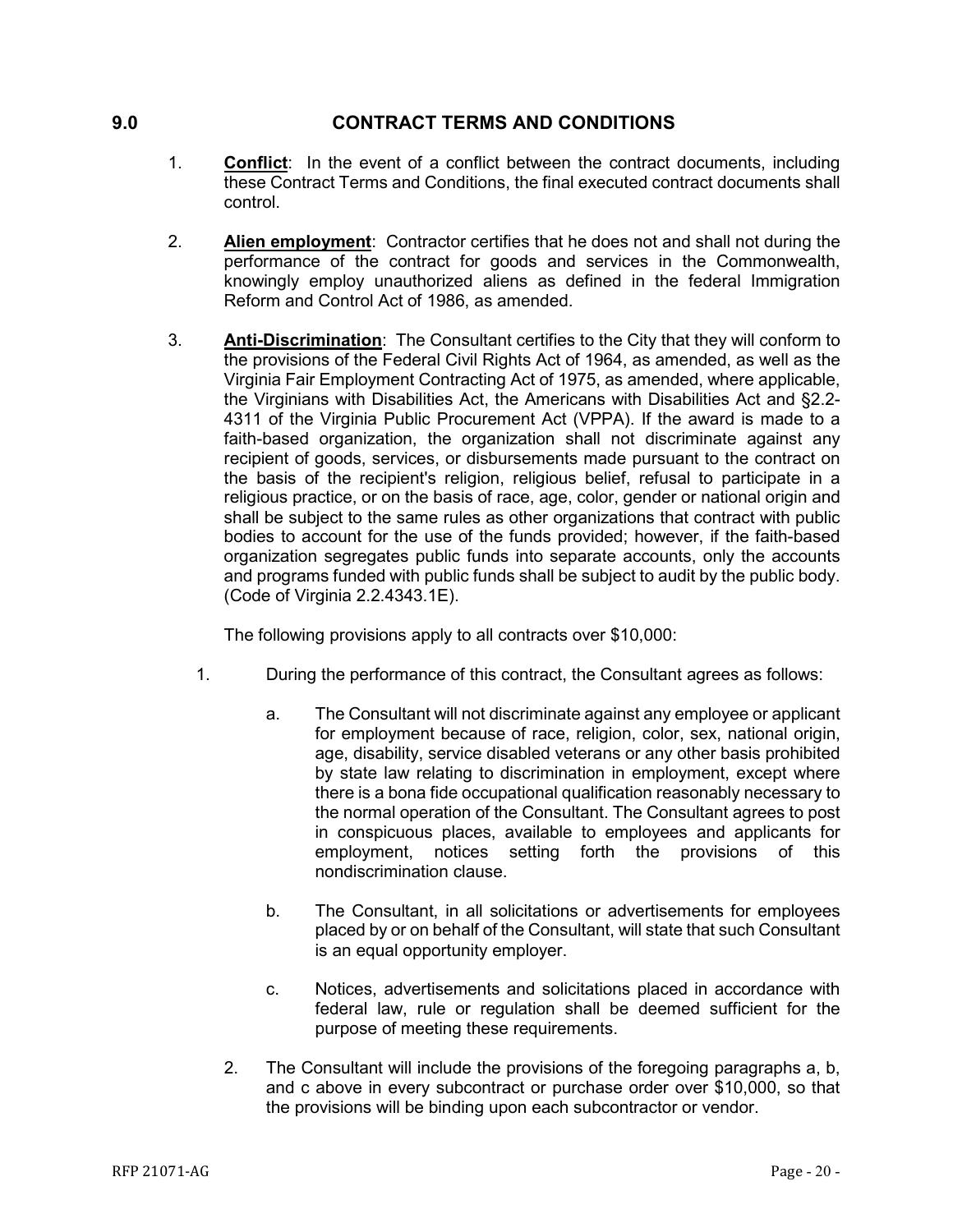- 4. **Assignment of Contract:** A contract shall not be assignable by the Consultant in whole or in part without the written consent of the City.
- 5. **Availability of Funds**: A contract shall be deemed in force only to the extent of appropriations available to each department for the purchase of such goods and/or services. The City's extended obligations on those contracts that envision extended funding through successive fiscal periods shall be contingent upon actual appropriations for the following years.
- 6. **Changes and Additions**: It shall be the responsibility of the Consultant to notify the City, in writing, of any necessary modifications or additions in the Scope of the contract. Compensation for changes or additions in the Scope of the contract will be negotiated and approved by the City, in writing.

It is understood and agreed to by both the City and the Consultant that such modifications or additions to the contract shall be made only by the full execution of the City's standard Contract change order form. Furthermore, it is understood and agreed by both parties that any work done by the Consultant on such modification or addition to the contract prior to the City's execution of its standard Contract change order form shall be at the total risk of the Consultant and said work may not be compensated by the City.

- 7. **Conflicts of Interests**: The Consultant shall not accept or receive commissions or other payments from third parties for soliciting, negotiating, procuring, or effecting insurance on behalf of the City. The City may not procure supplies, equipment, materials or other goods from a Consultant on the same project.
- 8. **Consultant's Failure to Perform**: Failure of the Consultant to perform the contract by reason of the City's non-acceptance of additional conditions submitted after the award shall result in termination of the contract by the City, and may result in debarment of the Consultant for a period of up to three (3) years. Termination and /or debarment of the Consultant shall not constitute a waiver by the City of any other rights or remedies available to the City by law or contract.
- 9. **Contractual Disputes**: The Consultant shall give written notice to the Purchasing Agent of his intent to file a claim for money or other relief at the time of the occurrence or the beginning of the work upon which the claim is to be based.

The written claim shall be submitted to the Purchasing Agent no later than sixty (60) days after final payment. If the claim is not disposed of by agreement, the Purchasing Agent shall reduce his decision to writing and mail or otherwise forward a copy thereof to the Consultant within thirty (30) days of receipt of the claim.

The Purchasing Agent's decision shall be final unless the Consultant appeals within thirty (30) days by submitting a written letter of appeal to the City Manager, or his designee. The City Manager shall render a decision within sixty (60) days of receipt of the appeal.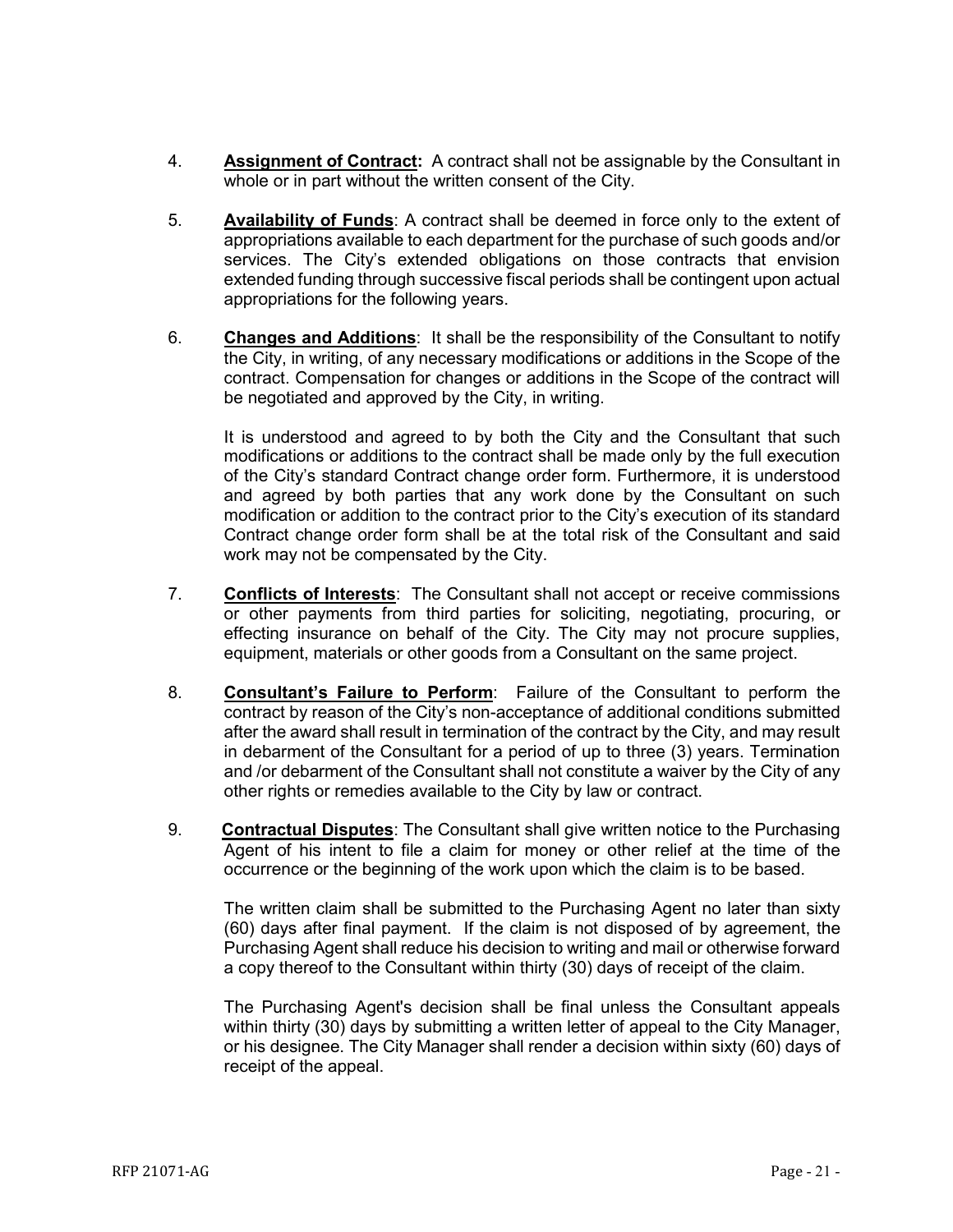- 10. **Copyright Protection**: Consultant agrees to defend and save the City, its agents, officials, and employees, harmless from liability of any nature or kind, for use of any copyright, composition, secret process, patented or unpatented invention, articles or appliances furnished or used in the performance of the contract, or which Consultant is not the patentee, assignee, or licensee, to the same extent as provided in the above paragraph.
- 11. **Default**: In event of default by Consultant, the City reserves the right to procure the goods and/or services from other sources, and hold Consultant liable for any excess cost occasioned thereby. Such actions taken by the City shall not release the Consultant from additional remedies that may be allowed by law.
- 12. **Drug-Free Workplace**: During the performance of this contract, the Consultant agrees to (1) provide a drug-free workplace for the Consultant's employees; (2) post in conspicuous place, available to employees and applicants for employment, a statement notifying employees that the unlawful manufacture, sale, distribution, dispensation, possession, or use of a controlled substance or marijuana is prohibited in the Consultant's workplace and specifying the actions that will be taken against employees for violations of such prohibition; (3) state in all solicitation or advertisement for employees placed by or on behalf of the Consultant that the Consultant maintains a drug-free workplace; and (4) include the provisions of the foregoing clauses in every subcontract or purchase order of over \$10,000, so that the provisions will be binding upon each sub-consultant or vendor.

For the purposes of this section, "drug-free workplace" means a site for the performance of work done in connection with a specific contract awarded to a Consultant, the employees of whom are prohibited from engaging in the unlawful manufacture, sale, distribution, dispensation, possession or use of any controlled substance or marijuana during the performance of the contract.

- 13. **Entire Agreement**: This contract and any additional or supplementary documents incorporated herein by reference contain all the terms and conditions agreed upon by the parties hereto, and no other agreements, oral or otherwise, regarding the subject matter of this contract or any part thereof shall have any validity or bind any of the parties hereto. The contract shall not be modified, altered, changed or amended unless in writing and signed by the parties hereto.
- 14. **Exemption from Taxes**: The City is exempt from state sales tax and federal excise tax. A tax exemption certificate indicating the City's tax exempt status will be furnished by the City upon request.
- 15. **Faith-based Organizations**: The City of Suffolk does not discriminate against faith-based organizations.
- 16. **Governing Law**: This contract shall be made, entered into, and shall be performed in the City of Suffolk, Virginia, and shall be governed by the applicable laws of the Commonwealth of Virginia without regard to its conflict of law rules. In the event of litigation concerning this the contract, the parties agree to the exclusive jurisdiction and venue of the Circuit Court of the City of Suffolk, Virginia; however, in the event that the federal court has jurisdiction over the matter, then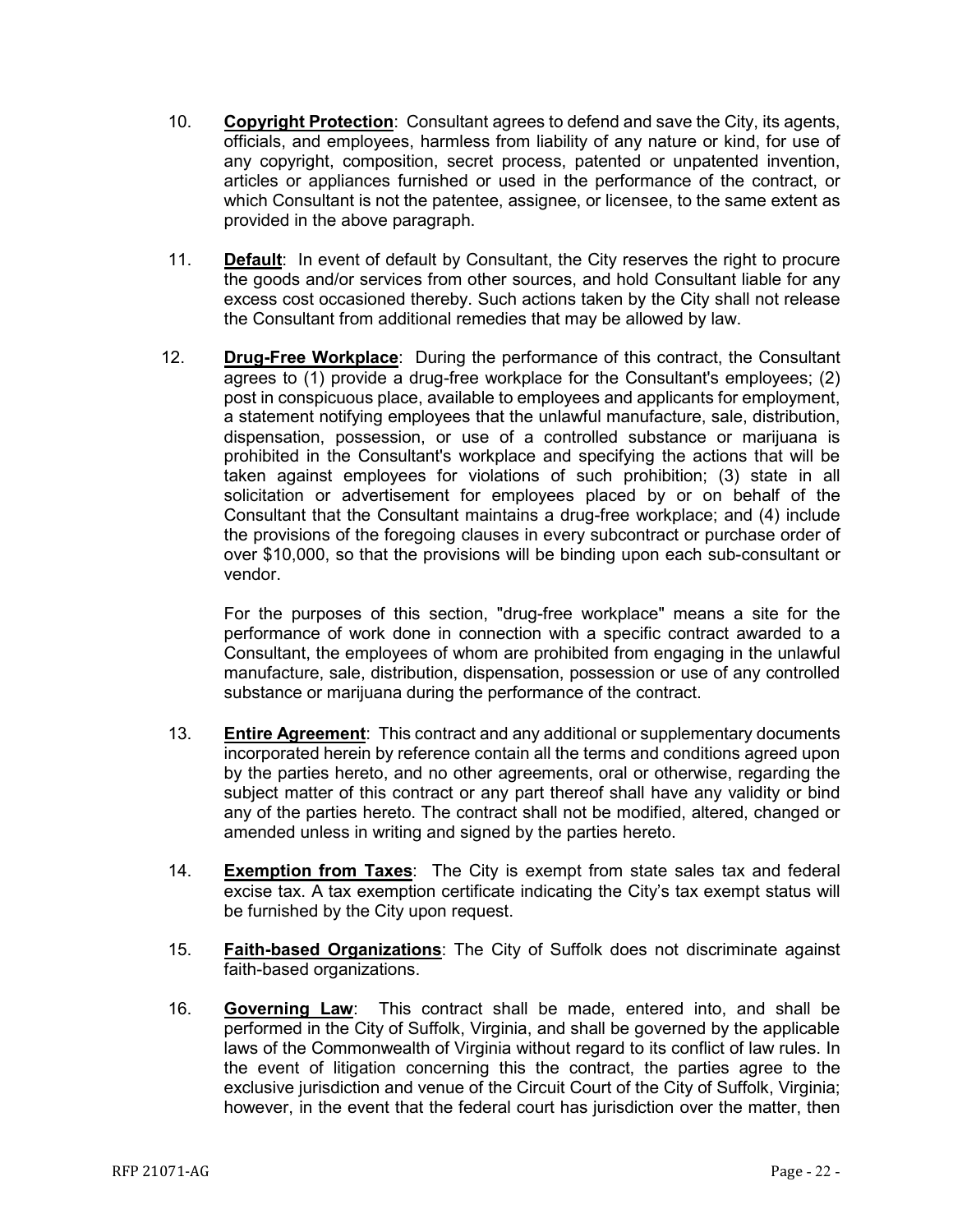the parties agree to the exclusive jurisdiction and venue of the U.S. District Court for the Eastern District of Virginia, Norfolk Division.

The Consultant shall not cause a delay in services because of litigation pending or during litigation proceedings, except with the express, written consent of the City or written instruction/order from the Court.

- 17. **Indemnification**: Consultant shall defend and indemnify the City, and the City's employees, agents, and volunteers, from and against any and all damage claim, liability, cost, or expense (including, without limitation, attorney's fees and court costs) of every kind and nature (including, without limitation, those arising from any injury or damage to any person, property or business) incurred by or claimed against Consultant, its employees, agents, and volunteers, or incurred by or claimed against the City, the City's employees, agents, and volunteers, arising out of, or in connection with, the performance of all services hereunder by Consultant. This indemnification includes, but is not limited to, any financial or other loss, including, but not limited to, any adverse regulatory, agency or administrative sanction or civil penalties, incurred by the City due to the negligent, fraudulent or criminal acts of Consultant or any of the Consultant's officers, shareholders, employees, agents, consultants, sub-consultants, or any other person or entity acting on behalf of Consultant. Unless otherwise provided by law, the Consultant indemnification obligations hereunder shall not be limited in any way by the amount or type of damages, compensation, or benefits payable by or for Consultant under workers' compensation acts, disability benefit acts, other employee benefit acts, or benefits payable under any insurance policy. This paragraph shall survive the termination of the contract including any renewal or extension thereof.
- 18. **Independent Contractor**: The Consultant and any employees, agents, or other persons or entities acting on behalf of the Consultant shall act in an independent capacity and not as officers, employees, or agents of the City.
- 19. **Insurance**: Consultant shall procure, maintain, and provide proof of insurance coverage for injuries to persons and property damage as may arise from or in conjunction with the work performed on behalf of the City by the Consultant, his agents, representatives, employees or subcontractors. Proof of coverage as contained herein shall consist of all policies, endorsements, declaration pages, and certificates of insurance and shall be submitted fifteen (15) days prior to the commencement of work, and such coverage shall be maintained by the Consultant for the duration of the contract period; for occurrence policies. Claims made policies must extend reporting period for two (2) years after expiration date.
	- a. General Liability

Coverage shall be as broad as: Comprehensive General Liability endorsed to include Broad Form, Commercial General Liability Form including Products/Completed Operations.

Minimum Limits

\$2,000,000 General Aggregate Limit \$2,000,000 Products & Completed Operations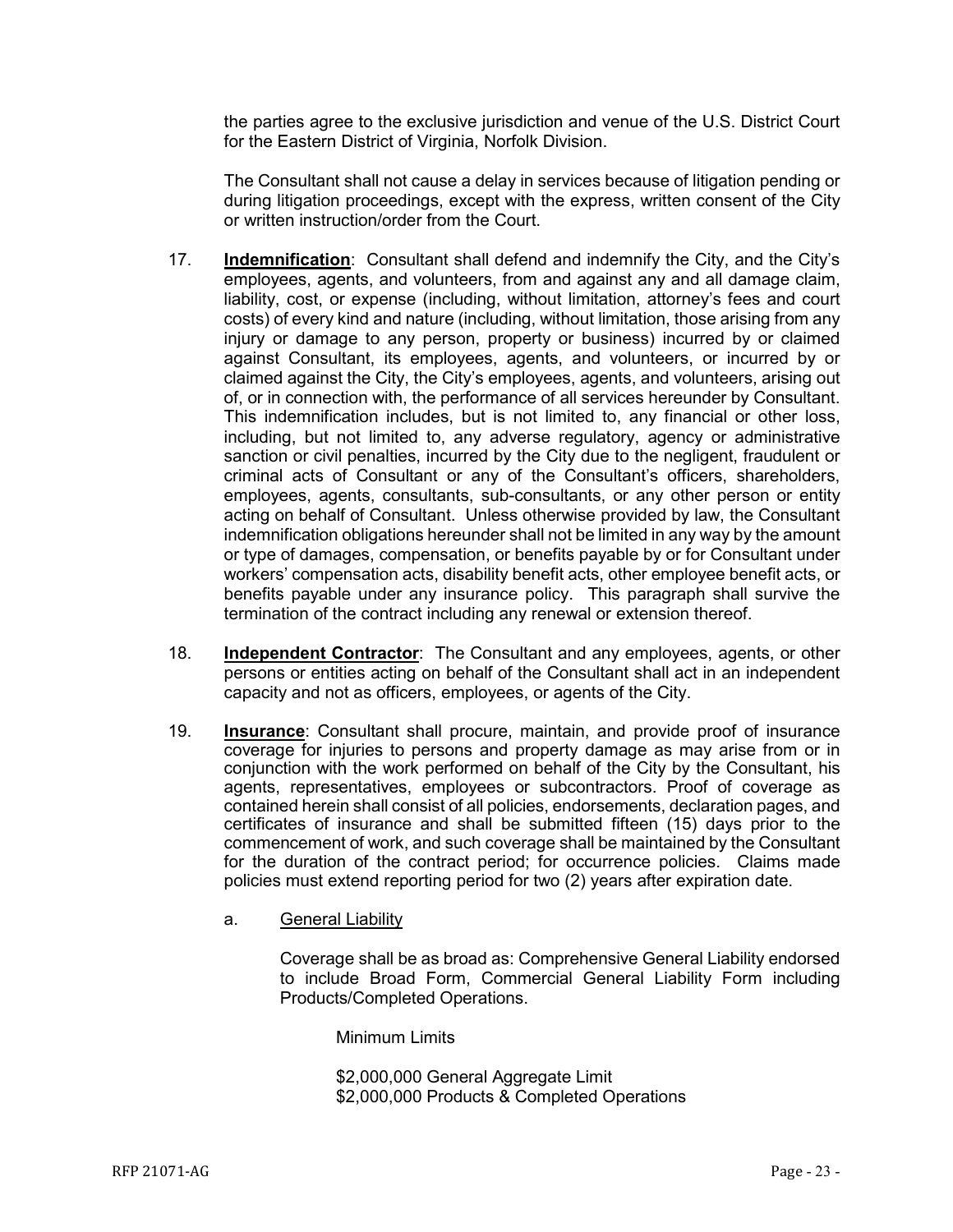\$1,000,000 Personal and Advertising Injury \$1,000,000 Each Occurrence Limit \$50,000 Fire Damage Limit \$5,000 Medical Expense Limit

b. Automobile Liability

Coverage sufficient to cover all vehicles owned, used, or hired by the Consultant, his agents, representatives, employees or subcontractors.

Minimum Limits

\$1,000,000 Combined Single Limit \$5,000 Medical Expense Limit

c. Workers' Compensation

Limits as required by the Workers' Compensation Act of Virginia. Employers Liability, \$100,000/\$500,000/\$100,000

d. Umbrella/Excess Liability

\$2,000,000 umbrella/excess liability coverage

- e. Coverage Provisions
	- 1. All deductibles or self-insured retention shall appear on the certificate(s).
	- 2. The City of Suffolk, its officers, officials, employees, agents and volunteers shall be added as "additional insured" as their interests may appear. This provision does not apply to Professional Liability or Workers' Compensation/Employers' Liability.
	- 3. The Consultant's insurance shall be primary over any applicable insurance or self-insurance maintained by the City.
	- 4. Shall provide 30 days' written notice to the City before any cancellation, suspension, or void of coverage in whole or part, where such provision is reasonable.
	- 5. All coverage for subcontractors of the Consultant shall be subject to all of the requirements stated herein.
	- 6. Failure to comply with any reporting provisions of the policy(s) shall not affect coverage provided the City, its officers/officials, agents, employees and volunteers.
	- 7. The insurer shall agree to waive all rights of subrogation against the City, its' officers/officials, agents, employees or volunteers for any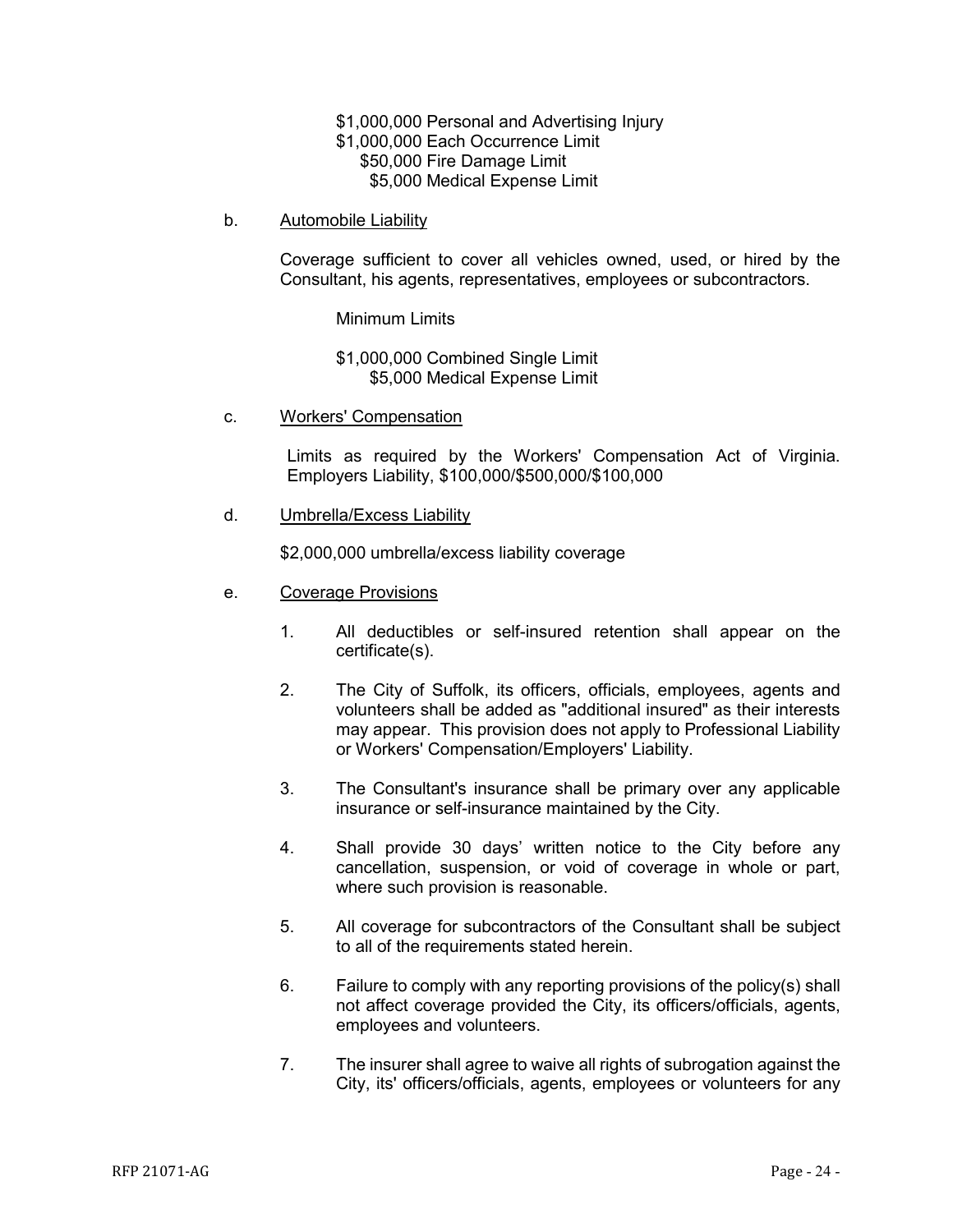act, omission or condition of premises which the parties may be held liable by reason of negligence.

- 8. The Consultant shall furnish the City certificates of insurance including endorsements affecting coverage. The certificates are to be signed by a person authorized by the insurance company(s) to bind coverage on its behalf, if executed by a broker, notarized copy of authorization to bind, or certify coverage must be attached.
- 9. All insurance shall be placed with insurers maintaining an A.M. Best rating of no less than an A:VII. If A.M. Best rating is less than A:VII, approval must be received from City's Risk Officer.

All coverage designated herein shall be as broad as the Insurance Services Office (ISO) forms filed for use with the Commonwealth of Virginia.

20. **Invoicing/Payment and Interest:** Prior to payment the Consultant shall provide their federal employer identification number. Payment to the Consultant shall be made not more than forty-five (45) days after goods or services are received; or not more the forty-five (45) days after the invoice is rendered, whichever is later.

Unless otherwise provided under the terms of this contract, interest for late payment shall not exceed one percent (1%) per month.

The Consultant shall submit invoices on a frequency to be determined, as agreed upon by the City, for each payment requested. Such statement shall also include a detailed breakdown of all charges.

All such invoices will be paid promptly unless any items thereon are questioned, in which event payment will be withheld pending verification of the amount claimed and the validity of the claim. The Consultant shall provide complete cooperation during any such investigation.

- 21. **Laws, Regulations**: Consultant shall keep fully informed of all federal, state, and local laws, ordinances and regulations that in any manner affect the conduct of the work. Consultant shall at all times observe and comply with all such laws, ordinances and regulations.
- 22. **License Requirement**: All firms doing business in the City are required to be licensed in accordance with the City of Suffolk business license ordinance. Wholesale and retail merchants without a business location in the City of Suffolk are exempt from this requirement. Any questions concerning business licenses should be directed to the Commissioner of the Revenue's Office, telephone (757) 514-4260 or [comrev@suffolkva.us.](mailto:comrev@suffolkva.us)
- 23. **Ownership of Documents**: Any data generated, reports, specifications, blueprints, negatives or other documents prepared by the Consultant in the performance of its obligations under the resulting contract shall be the exclusive property of City of Suffolk, and all such materials shall be returned to the owner upon completion, termination, or cancellation of this contract. The Consultant shall not use, willingly allow, or cause such materials to be used for any purpose other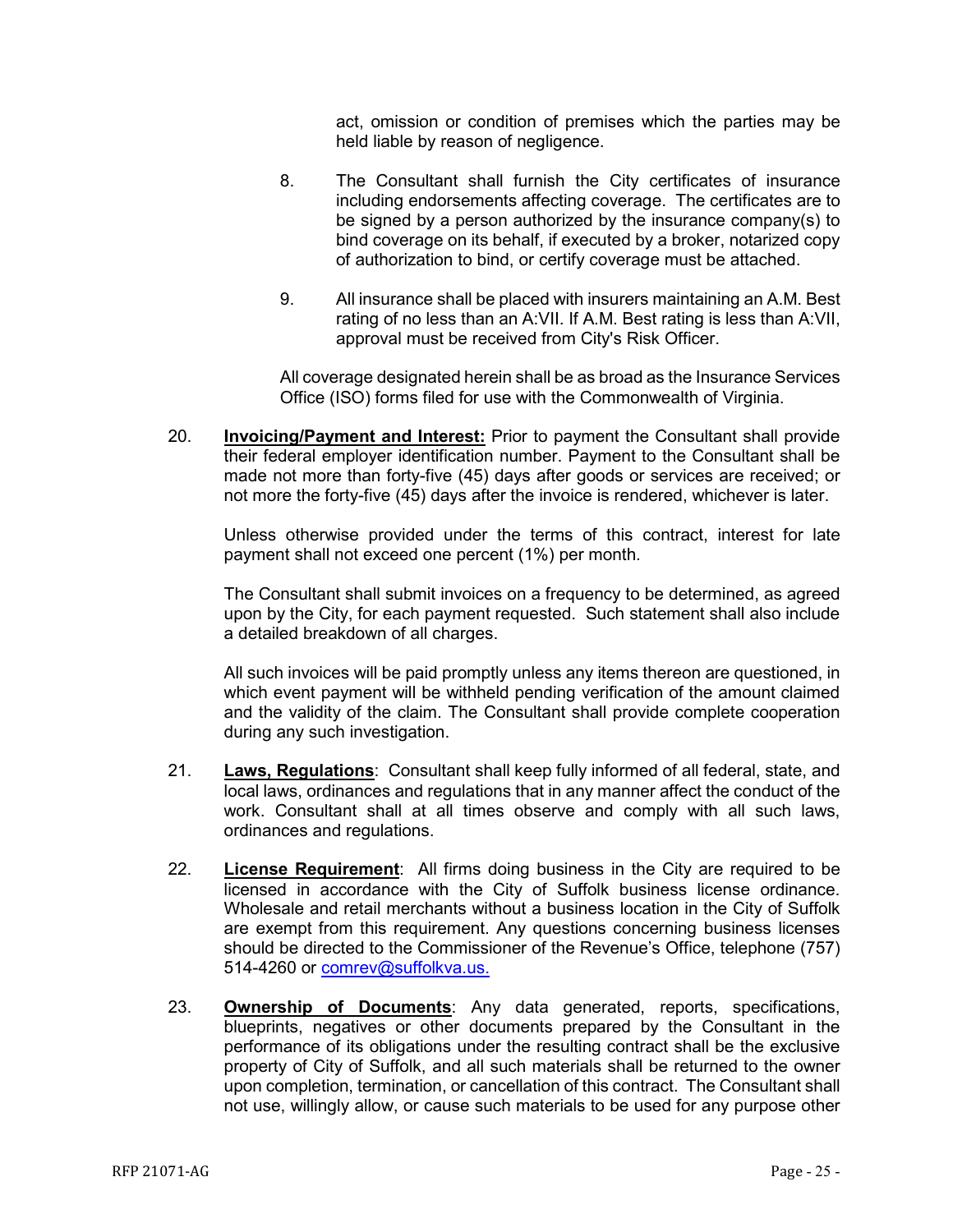than performance of all Consultant's obligations under the resulting contract without the prior written consent of City of Suffolk. Documents and materials developed by the Consultant under the resulting contract shall be the property of City or Suffolk; however, the Consultant may retain file copies, which cannot be used without prior written consent of the Owner. City of Suffolk agrees that the Consultant shall not be liable for any damage, loss, or injury resulting from the future use of the provided documents for other than the project specified, when the Consultant is not the firm of record.

- 24. **Payments to Subcontractors:** Within seven (7) days after receipt of amounts paid by the City for work performed by a subcontractor under this contract, the Consultant shall either:
	- a. Pay the Subcontractor for the proportionate share of the total payment received from the City attributable to the work performed by the Subcontractor under this contract; or
	- b. Notify the City and Subcontractor, in writing, of his intention to withhold all or a part of the Subcontractor's payment and the reason for non- payment.

The Consultant shall pay interest to the Subcontractor on all amounts owed that remain unpaid beyond the seven-day period except for amounts withheld as allowed in item b. above.

Unless otherwise provided under the terms of this contract, interest shall accrue at the rate of one percent per month.

The Consultant shall include in each of its subcontracts a provision requiring each Subcontractor to include or otherwise be subject to the same payment and interest requirements as set forth above with respect to each lower-tier subcontractor.

The Consultant's obligation to pay an interest charge to a subcontractor pursuant to this provision may not be construed to be an obligation of the City.

25. **Records and Inspection**: The Consultant shall maintain full and accurate records with respect to all matters covered under this contract, including, without limitation, accounting records, written policies, procedures, time records, telephone records, and any other supporting evidence used to memorialize, reflect, and substantiate charges or fees related to this contract. The Consultant's records shall be open to inspection and subject to audit and/or reproduction, during normal working hours, by the City and its employees, agents or authorized representatives after giving at least three (3) days' notice to the Consultant by the City. The City shall have access to such records from the effective date of this contract, for the duration of the contract, and for five (5) years after the date of final payment by the City to the Consultant pursuant to this contract or any renewal or extension of this contract. The City's employees, agents or authorized representatives shall have access to the Consultant's facilities, shall have access to all necessary records and shall be provided adequate and appropriate work space, in order to conduct audits. All records and information generated under the contract shall be property of the City, whether retained by the City or the Consultant. The Consultant shall not make any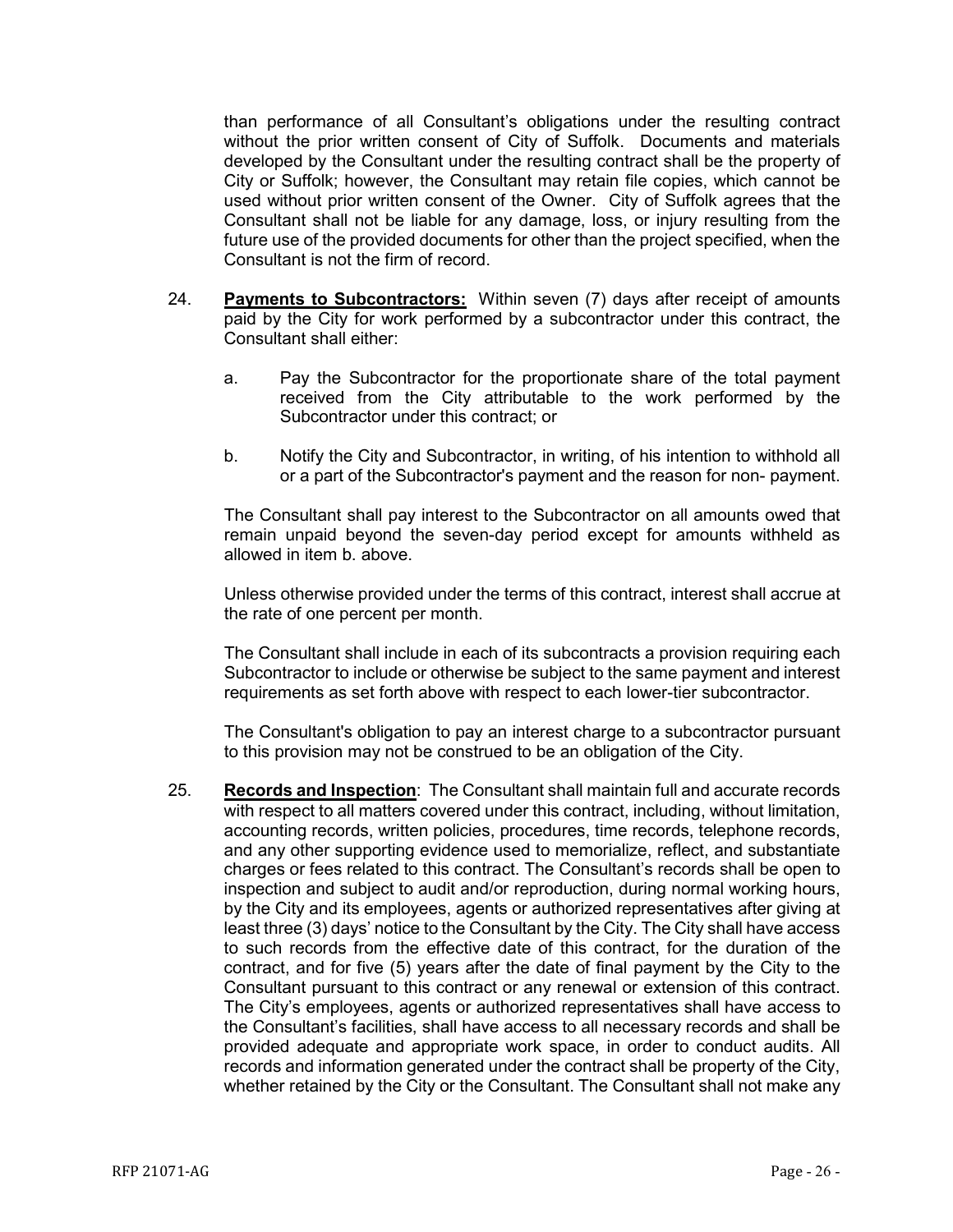other use of this information, expect to provide service to the City under the contract, unless specifically authorized by the City in writing.

- 26. **Responsibility of Consultant**: The Consultant shall, without additional costs or fee to the City, correct or revise any errors or deficiencies in his performance. Neither the City's review, approval or acceptance of, nor payment for any of the services required under this Contract shall be deemed a waiver of rights by the City, and the Consultant shall remain liable to the City for all costs which are incurred by the City as a result of the Consultant's negligent performance of any of the services furnished under the contract.
- 27. **Rights and Remedies Not Waived**: In no event shall the making by the City of any payment to the Consultant, or the waiver by the City of any provision under this contract including any obligation of the Consultant, constitute or be construed as a waiver by the City of any other provision, obligation, breach of covenant, or any default which may exist under this contract on the part of the Consultant, and the making of any such payment by the City while any such breach or default exists shall not impair or prejudice any right or remedies available to the City.
- 28. **Safety**: All Consultants and sub-contractors performing services for the City are required and shall comply with all Occupational Safety and Health Administration (OSHA), State and City Safety and Occupational Health Standards and any other applicable rules and regulations. Also all Consultants and sub-consultants shall be held responsible for the safety of their employees and any unsafe acts or conditions that may cause injury or damage to any persons or property within and around the work site area under this contract.
- 29. **Scheduling and Delays**: The parties to any contract resultant of this solicitation acknowledge that all or part of the work to be performed hereunder may be delayed and extended at the option of the City. Such delays may be caused by delays, denials and modifications of the various state or federal permits, or for other reasons. The City shall not be required to pay any of the Consultant's direct or indirect costs, or claims for compensation, extended overhead, or other damage or consequential damages arising out of or related to any delays or interruptions required or ordered by the City. If the City delays a task order for any reason for a continuous period of ninety (90) days or more, the City and Consultant will negotiate a mutually agreeable adjustment to the Consultant's fee.
- 30. **Severability**: If any provision of the contract or the application thereof to any person or circumstances shall to any extent be invalid or unenforceable, the remainder of the contract, or the application of such provision to persons or circumstances other than those which it is invalid or unenforceable, shall not be affect hereby, and each provision of the contract shall be valid and enforced to the full extent permitted by law.
- 31. **Submissions:** All project correspondence, design/review documents, reports, etc. prepared by the Consultant shall be distributed to the City's Project Manager for each task in the format and number of copies as directed by the task statement of work.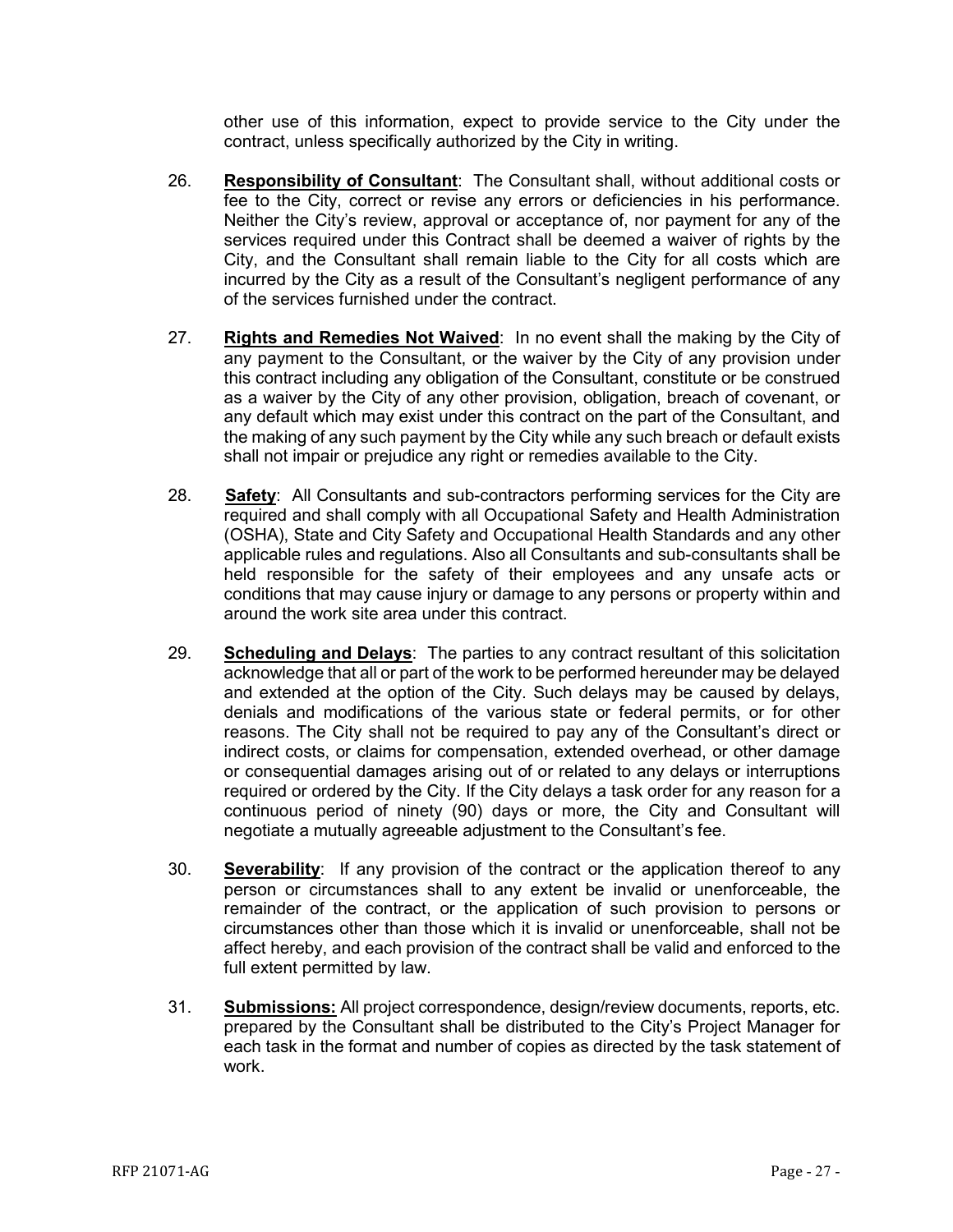Within thirty (30) days of project completion, the Consultant shall prepare and submit a Project Completion Report with project closeout documents and submit to the City's Project Manager.

- 32. **Clean Air and Water Pollution Control:** Contractor agrees to comply with all applicable standards, orders, and regulations issued pursuant to the Clean Air Act (42 USC § 740-7671q) and the Federal Water Pollution Control Act as amended (33 USC § 1251-1387). The Contractor agrees to report any violation to the City immediately upon discovery. Violations must be reported to the Federal awarding agency and the Regional Office of the Environmental Protection Agency. Contractor must include this requirement in all subcontracts that exceeds \$150,000
- 33. **Termination for Cause**: In the event that the Consultant shall for any reason or through any cause be in default of the terms of this contract, the City may give Consultant written notice of such default by certified mail/return receipt requested at the address set forth in Consultant's Proposal/ or as provided in this contract.

Unless otherwise provided, Consultant shall have ten (10) days from the date such notice is mailed in which to cure the default. Upon failure of Consultant to cure the default, the City may immediately cancel and terminate this contract as of the mailing date of the default notice.

Upon termination, Consultant shall withdraw its personnel and equipment, cease performance of any further work under the contract, and turn over to the City any work in process for which payment has been made. In the event of violations of law, safety or health standards and regulations, this contract may be immediately cancelled and terminated by the City and provisions herein with respect to opportunity to cure default shall not be applicable.

34. **Termination for Convenience**: The City may at any time, and for any reason, terminate this contract by written notice to the Consultant specifying the termination date, which shall be not less than thirty (30) days from the date such notice is mailed.

Notice shall be given to Consultant by certified mail/return receipt requested at the address set forth in Consultant's Proposal or as provided in this contract. In the event of such termination, the Consultant shall be paid such amount as shall compensate the Consultant for the work satisfactorily completed, and accepted by the City, at the time of termination. If the City terminates this Consultant, Consultant shall withdraw its personnel and equipment, cease performance of any further work under this Consultant, and turn over to the City any work completed or in process for which payment has been made.

35. **COVID-19 Procedures:** All Contractors and sub-contractors performing services for the City are required and shall comply with all policies and procedures for COVID-19 from the Occupational Safety and Health Administration (OSHA), Virginia Department of Health (VDH) and Center for Disease Control (CDC) and all other City and State rules and regulations. Contractor's employees who are known or suspected to be infected with SARS-CoV-2 virus shall not report to or remain at the worksite until cleared to return to work. Contractor shall report if an employee who is positive for COVID-19 has been at the worksite to the Department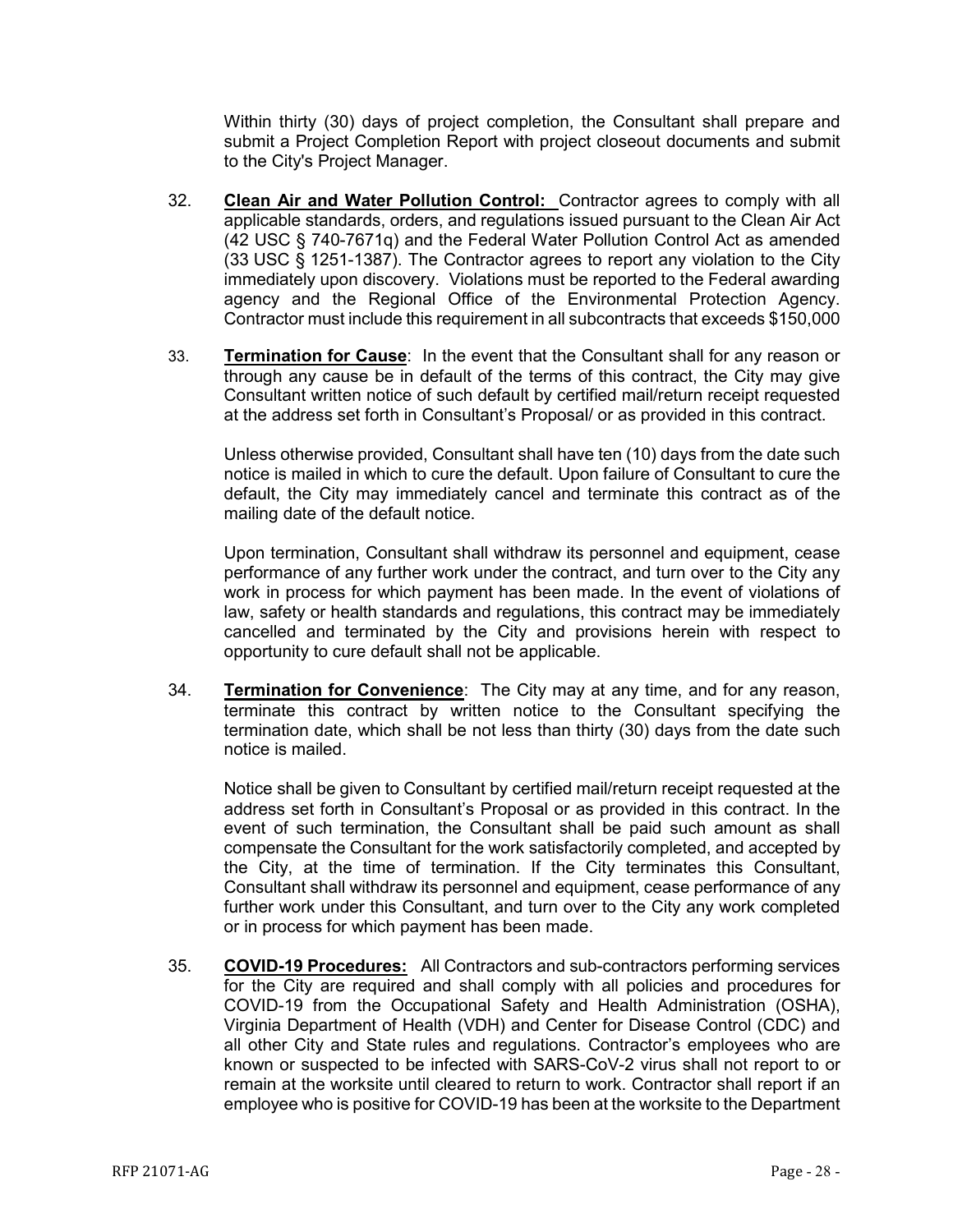in which they are working for immediately. Contractor shall keep confidential the identity of the known to be infected with SARS-CoV-2 virus in accordance with the requirements of the Americans, with Disabilities Act (ADA) HIPAA, and other applicable federal and Virginia laws and regulations.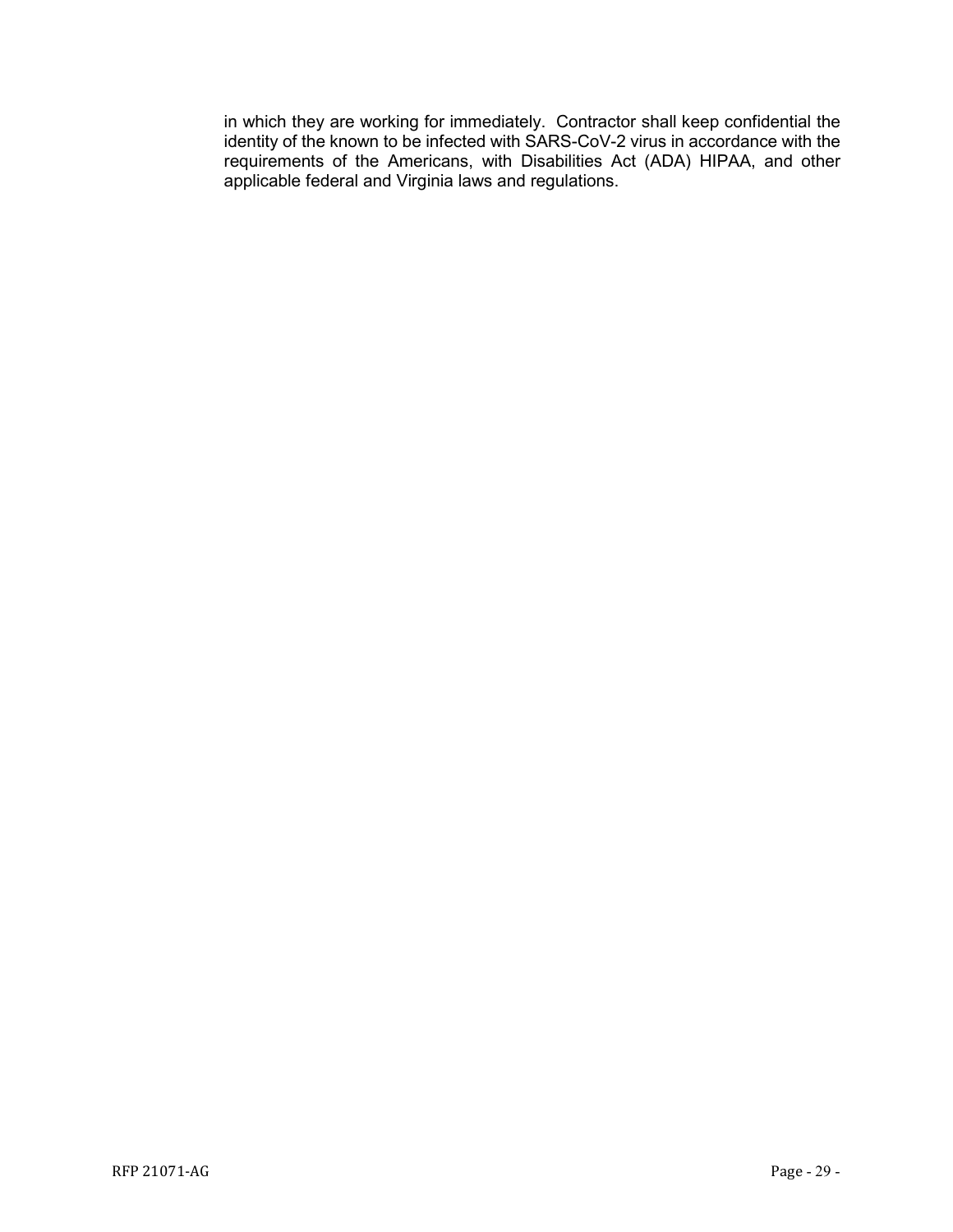## **SIGNATURE SHEET**

## (Submit with Proposal)

<span id="page-29-0"></span>My signature certifies that the proposal as submitted complies with all Terms and Conditions as set forth and that I have read and understood and agree to all the terms, specifications and conditions as set forth in the RFP and all addendums, except for items listed on the Exceptions to RFP page.

My signature also certifies that the accompanying proposal is not the result of, or affected by, any unlawful act of collusion with another person or company engaged in the same line of business or commerce, or any act of fraud punishable under Title 18.2, Chapter 12, Article 1.1 of the Code of Virginia, 1950, as amended. Furthermore, I understand that fraud and unlawful collusion are crimes under the Virginia Governmental Frauds Act, the Virginia Government Bid Rigging Act, and Virginia Antitrust Act, and Federal Law, and can result in fines, prison sentences, and civil damage awards.

My signature also certifies that this firm has no business or personal relationships with any other companies or persons that could be considered as a conflict of interest or potential conflict of interest to the City of Suffolk and that there are no principals, officers, agents, employees, or representatives of this firm that have any business or personal relationships with any other companies or persons that could be considered as a conflict of interest or a potential conflict of interest to the City of Suffolk, pertaining to any and all work or services to be performed as a result of this request and any resulting contract with the City of Suffolk.

I hereby certify that I am authorized to sign as a Representative for the Firm:

|  | Federal ID No: Telephone No. | Fax No.                   |  |  |
|--|------------------------------|---------------------------|--|--|
|  |                              |                           |  |  |
|  |                              | Title: __________________ |  |  |
|  |                              |                           |  |  |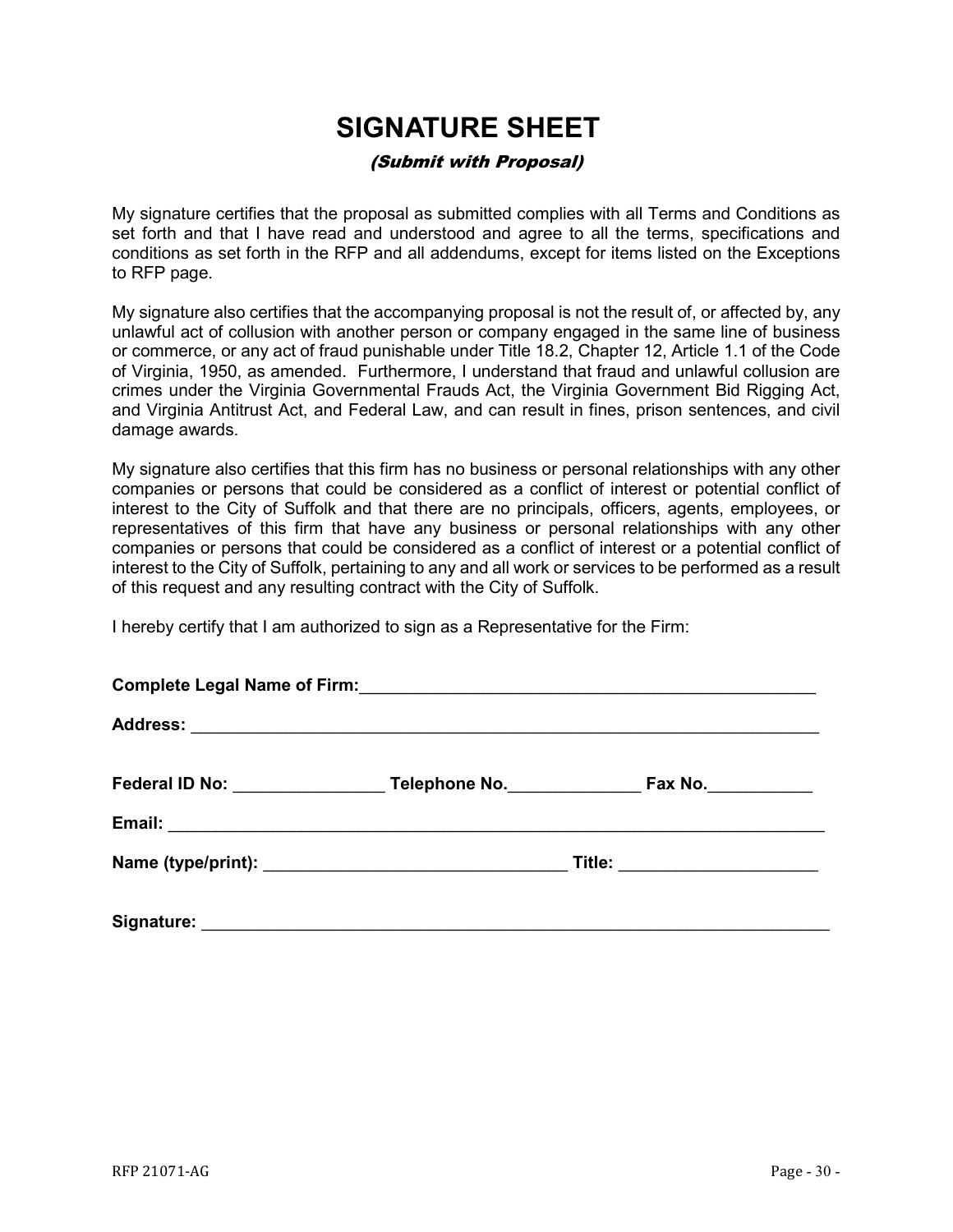## <span id="page-30-0"></span>**PROPRIETARY/CONFIDENTIAL INFORMATION IDENTIFICATION RFP #21071-AG**

Name of Firm/Offeror:

Trade secrets or proprietary information submitted by an offeror shall not be subject to public disclosure under the Virginia Freedom of Information Act; however, the offeror must invoke the protections of §2.2-4342F of the Code of Virginia, in writing, either before or at the time the data or other material is submitted. The written notice must specifically identify the data or materials to be protected, including the section of the proposal in which it is contained, as well as the page number(s), and state the reasons why protection is necessary. The proprietary or trade secret material submitted must be identified by some distinct method such as highlighting or underlining and must indicate only the specific words, figures, or paragraphs that constitute a trade secret or proprietary information. In addition, a summary of proprietary information provided shall be submitted on this form. he designation of an entire proposal document, line item prices, and/or total proposal prices as proprietary or trade secrets is not acceptable. If, after being given reasonable time, the offeror refuses to withdraw such a classification designation, the proposal will be rejected.

| SECTION/TITLE | PAGE<br>NUMBER(S) | REASON(S) FOR WITHHOLDING FROM<br>DISCLOSURE |
|---------------|-------------------|----------------------------------------------|
|               |                   |                                              |
|               |                   |                                              |
|               |                   |                                              |
|               |                   |                                              |
|               |                   |                                              |
|               |                   |                                              |
|               |                   |                                              |
|               |                   |                                              |
|               |                   |                                              |
|               |                   |                                              |
|               |                   |                                              |
|               |                   |                                              |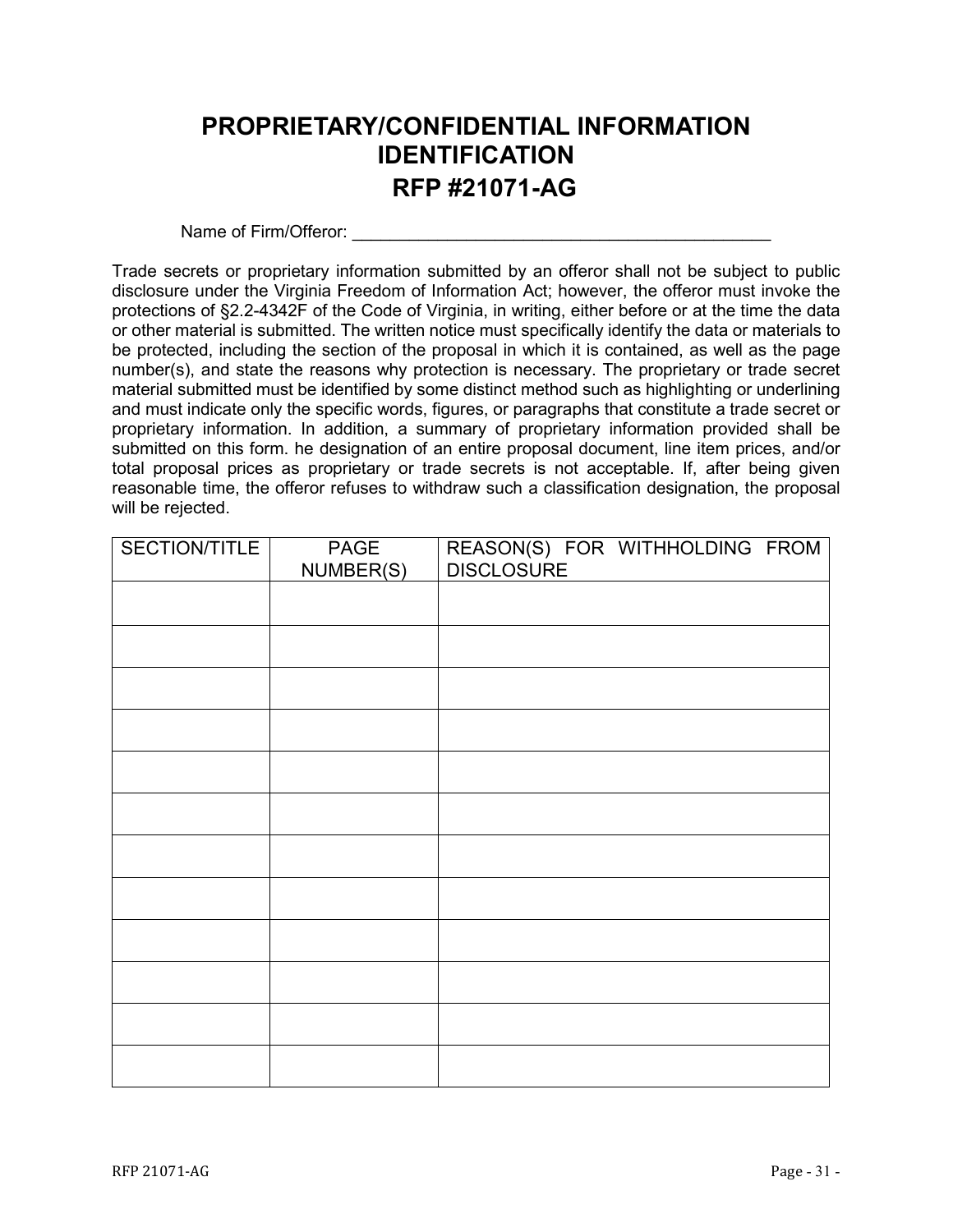## **EXCEPTIONS TO RFP (RFP #21071-AG)**

## <span id="page-31-0"></span>EXCEPTIONS:

Provider must sign the appropriate statement below, as applicable:

| Provider understands and agrees to all terms, conditions, requirements, and<br>specifications stated herein. |             |                                                                                                                                                                         |  |
|--------------------------------------------------------------------------------------------------------------|-------------|-------------------------------------------------------------------------------------------------------------------------------------------------------------------------|--|
|                                                                                                              | Firm:       |                                                                                                                                                                         |  |
|                                                                                                              | Date:       |                                                                                                                                                                         |  |
|                                                                                                              |             | Provider takes exception to terms, conditions, requirements, or specifications<br>stated herein (Provider must itemize all exceptions below, and return with this bid): |  |
|                                                                                                              | Firm:       |                                                                                                                                                                         |  |
|                                                                                                              | Date:       |                                                                                                                                                                         |  |
|                                                                                                              | Exceptions: |                                                                                                                                                                         |  |
|                                                                                                              |             |                                                                                                                                                                         |  |
|                                                                                                              |             |                                                                                                                                                                         |  |
|                                                                                                              |             |                                                                                                                                                                         |  |
|                                                                                                              |             |                                                                                                                                                                         |  |
|                                                                                                              |             |                                                                                                                                                                         |  |
|                                                                                                              |             |                                                                                                                                                                         |  |
|                                                                                                              |             |                                                                                                                                                                         |  |
|                                                                                                              |             |                                                                                                                                                                         |  |
|                                                                                                              |             |                                                                                                                                                                         |  |
|                                                                                                              |             |                                                                                                                                                                         |  |

Providers should note that any exceptions taken from the stated terms and/or specifications may be cause for their submittal to be deemed "non-responsive", risking the rejection of their submittal.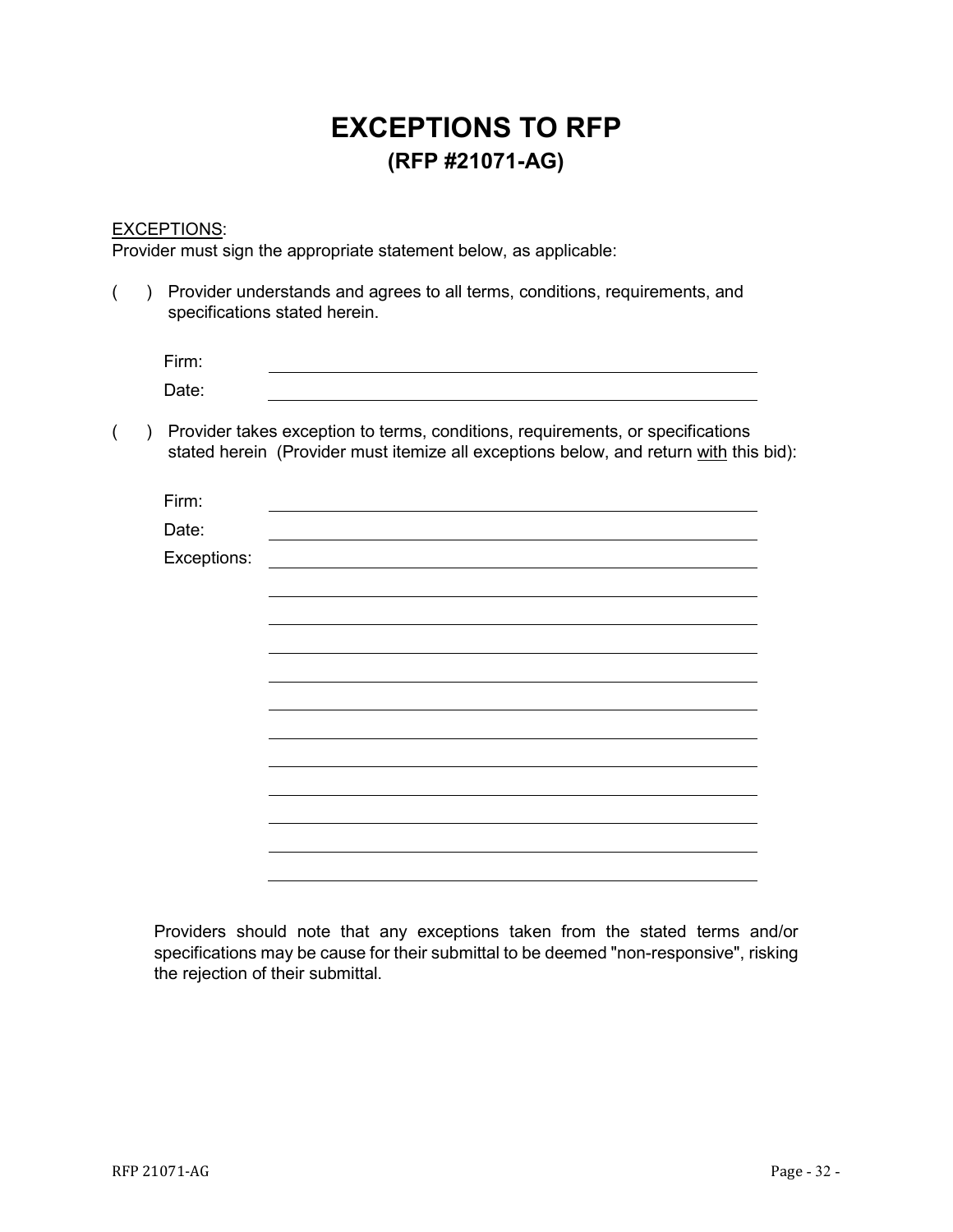#### <span id="page-32-0"></span>**ANTICOLLUSION**/NONDISCRIMINATION/DRUG FREE WORKPLACE CLAUSES

#### **ANTICOLLUSION CLAUSE:**

IN THE PREPARATION AND SUBMISSION OF THIS BID, SAID BIDDER DID NOT EITHER DIRECTLY OR INDIRECTLY ENTER INTO ANY COMBINATION OR ARRANGEMENT WITH ANY PERSON, FIRM OR CORPORATION, OR ENTER INTO ANY AGREEMENT, PARTICIPATE IN ANY COLLUSION, OR OTHERWISE TAKE ANY ACTION IN THE RESTRAINT OF FREE, COMPETITIVE BIDDING IN VIOLATION OF THE SHERMAN ACT (15 U.S.C. SECTION 1), SECTIONS 59.1-9.1 THROUGH 59.1- 9.17 OR SECTIONS 59.1-68.6 THROUGH 59.1-68.8 OF THE CODE OF VIRGINIA.

THE UNDERSIGNED BIDDER HEREBY CERTIFIES THAT THIS AGREEMENT, OR ANY CLAIMS RESULTING THEREFROM, IS NOT THE RESULT OF, OR AFFECTED BY, ANY ACT OF COLLUSION WITH, OR ANY ACT OF, ANOTHER PERSON OR PERSONS, FIRM OR CORPORATION ENGAGED IN THE SAME LINE OF BUSINESS OR COMMERCE; AND, THAT NO PERSON ACTING FOR, OR EMPLOYED BY, THE CITY OF SUFFOLK HAS AN INTEREST IN, OR IS CONCERNED WITH, THIS BID; AND, THAT NO PERSON OR PERSONS, FIRM OR CORPORATION OTHER THAN THE UNDERSIGNED, HAVE, OR ARE, INTERESTED IN THIS BID.

#### **DRUG-FREE WORKPLACE:**

DURING THE PERFORMANCE OF THIS CONTRACT, THE CONTRACTOR AGREES TO (I) PROVIDE A DRUG-FREE WORKPLACE FOR THE CONTRACTOR'S EMPLOYEES; (II) POST IN CONSPICUOUS PLACES, AVAILABLE TO EMPLOYEES AND APPLICANTS FOR EMPLOYMENT, A STATEMENT NOTIFYING EMPLOYEES THAT THE UNLAWFUL MANUFACTURE, SALE, DISTRIBUTION, DISPENSATION, POSSESSION, OR USE OF A CONTROLLED SUBSTANCE OR MARIJUANA IS PROHIBITED IN THE CONTRACTOR'S WORKPLACE AND SPECIFYING THE ACTIONS THAT WILL BE TAKEN AGAINST EMPLOYEES FOR VIOLATIONS OF SUCH PROHIBITION; (III) STATE IN ALL SOLICITATIONS OR ADVERTISEMENTS FOR EMPLOYEES PLACED BY OR ON BEHALF OF THE CONTRACTOR THAT THE CONTRACTOR MAINTAINS A DRUG-FREE WORKPLACE; AND (IV) INCLUDE THE PROVISIONS OF THE FOREGOING SECTIONS I, II, AND III IN EVERY SUBCONTRACT OR PURCHASE ORDER OF OVER \$10,000, SO THAT THE PROVISIONS WILL BE BINDING UPON EACH SUBCONTRACTOR OR VENDOR.

FOR THE PURPOSE OF THIS SECTION, "DRUG-FREE WORKPLACE" MEANS A SITE FOR THE PERFORMANCE OR WORK DONE IN CONNECTION WITH A SPECIFIC CONTRACT AWARDED TO A CONTRACTOR IN ACCORDANCE WITH THIS CHAPTER, THE EMPLOYEES OF WHOM ARE PROHIBITED FROM ENGAGING IN THE UNLAWFUL MANUFACTURE, SALE, DISTRIBUTION, DISPENSATION, POSSESSION OR USE OF ANY CONTROLLED SUBSTANCE OR MARIJUANA DURING THE PERFORMANCE OF THE CONTRACT.

#### **NONDISCRIMINATION CLAUSE:**

- 1. EMPLOYMENT DISCRIMINATION BY BIDDER SHALL BE PROHIBITED.
- 2. DURING THE PERFORMANCE OF THIS CONTRACT, THE SUCCESSFUL BIDDER SHALL AGREE AS FOLLOWS:
	- A. THE BIDDER, WILL NOT DISCRIMINATE AGAINST ANY EMPLOYEE OR APPLICANT FOR EMPLOYMENT BECAUSE OF RACE, RELIGION, COLOR, SEX, NATIONAL ORIGIN, AGE, DISABILITY, OR ANY OTHER BASIS PROHIBITED BY STATE LAW RELATING TO DISCRIMINATION IN EMPLOYMENT, EXCEPT WHERE THERE IS A BONA FIDE\_OCCUPATIONAL QUALIFICATION/CONSIDERATION REASONABLY NECESSARY TO THE NORMAL OPERATION OF THE BIDDER. THE BIDDER AGREES TO POST IN CONSPICUOUS PLACES, AVAILABLE TO EMPLOYEES AND APPLICANTS FOR EMPLOYMENT, NOTICES SETTING FORTH THE PROVISIONS OF THIS NONDISCRIMINATION CLAUSE.
	- B. THE BIDDER, IN ALL SOLICITATIONS OR ADVERTISEMENTS FOR EMPLOYEES PLACED ON BEHALF OF THE BIDDER, WILL STATE THAT SUCH BIDDER IS AN EQUAL OPPORTUNITY EMPLOYER. NOTICES, ADVERTISEMENTS, AND SOLICITATIONS PLACED IN ACCORDANCE WITH FEDERAL LAW, RULE OR REGULATION SHALL BE DEEMED SUFFICIENT FOR THE PURPOSE OF MEETING THE REQUIREMENTS OF THIS SECTION.
	- C. BIDDER WILL INCLUDE THE PROVISIONS OF THE FOREGOING SECTIONS A, B, AND C IN EVERY SUBCONTRACT OR PURCHASE ORDER OF OVER \$10,000, SO THAT THE PROVISIONS WILL BE BINDING UPON EACH SUBCONTRACTOR OR VENDOR.

| Name and Address of Bidder:                                                                                                                                             | Date:               |  |
|-------------------------------------------------------------------------------------------------------------------------------------------------------------------------|---------------------|--|
|                                                                                                                                                                         | By:                 |  |
|                                                                                                                                                                         | Signature In Ink    |  |
|                                                                                                                                                                         |                     |  |
|                                                                                                                                                                         | <b>Printed Name</b> |  |
|                                                                                                                                                                         |                     |  |
| Telephone Number: (                                                                                                                                                     |                     |  |
| Fax Phone Number: (                                                                                                                                                     | Title               |  |
| FIN/SSN#:                                                                                                                                                               |                     |  |
| Is your firm a "minority" business? $\Box$ Yes $\Box$ No<br>If yes, please indicate the "minority" classification below:<br>□ American Indian □ Eskimo □ Asian American |                     |  |
| □ African American<br>□ Hispanic American<br>□ Other; Please Explain:                                                                                                   | $\Box$ Aleut        |  |

Is your firm Woman Owned? □ Yes □ No Is your firm a Small Business? □ Yes □ No